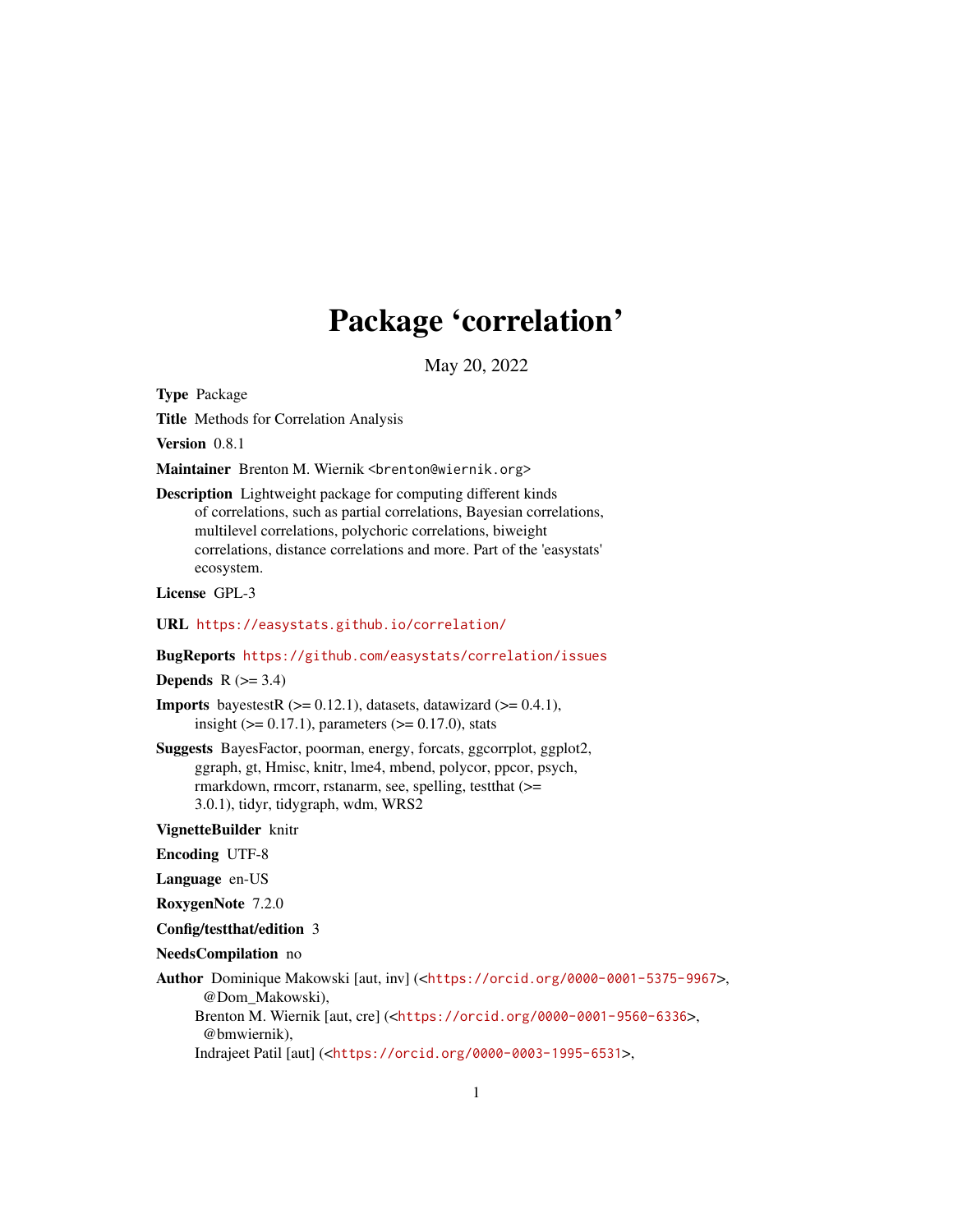#### <span id="page-1-0"></span>2 correlation control of the correlation correlation correlation correlation correlation correlation correlation

```
@patilindrajeets),
Daniel Lüdecke [aut] (<https://orcid.org/0000-0002-8895-3206>,
 @strengejacke),
Mattan S. Ben-Shachar [aut] (<https://orcid.org/0000-0002-4287-4801>,
 @mattansb),
Mark White [rev],
Maximilian M. Rabe [rev] (<https://orcid.org/0000-0002-2556-5644>)
```
Repository CRAN

Date/Publication 2022-05-20 21:50:02 UTC

## R topics documented:

| Index |  |
|-------|--|
|       |  |
|       |  |
|       |  |
|       |  |
|       |  |
|       |  |
|       |  |
|       |  |
|       |  |
|       |  |
|       |  |
|       |  |
|       |  |
|       |  |
|       |  |
|       |  |

<span id="page-1-1"></span>correlation *Correlation Analysis*

## Description

Performs a correlation analysis. You can easily visualize the result using [plot\(\)](#page-22-1) (see examples [here](https://easystats.github.io/correlation/reference/visualisation_recipe.easycormatrix.html#ref-examples)).

## Usage

```
correlation(
 data,
  data2 = NULL,
  select = NULL,
  select2 = NULL,
```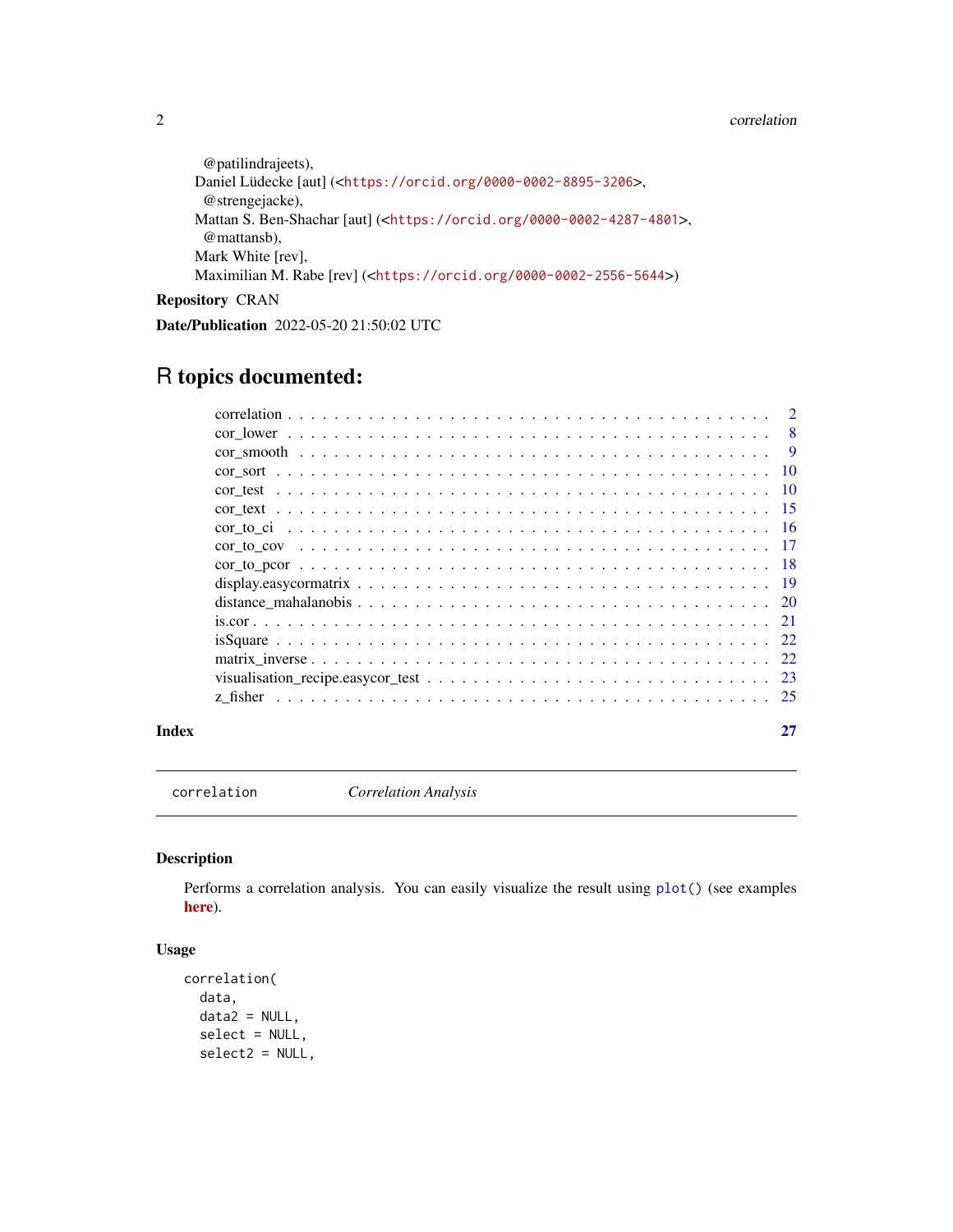#### correlation 3

```
rename = NULL,
 method = "pearson",
 p\_adjust = "holm",ci = 0.95,bayesian = FALSE,
 bayesian_prior = "medium",
 bayesian_ci_method = "hdi",
 bayesian_test = c("pd", "rope", "bf"),redundant = FALSE,
  include_factors = FALSE,
 partial = FALSE,partial_bayesian = FALSE,
 multilevel = FALSE,
 ranktransform = FALSE,
 winsorize = FALSE,
  verbose = TRUE,
  standardize_names = getOption("easystats.standardize_names", FALSE),
  ...
\mathcal{L}
```
## Arguments

| data            | A data frame.                                                                                                                                                                                                                                                                                                                                                                                                                                                                                                                                                                                                                                                                                                                                                                                                              |
|-----------------|----------------------------------------------------------------------------------------------------------------------------------------------------------------------------------------------------------------------------------------------------------------------------------------------------------------------------------------------------------------------------------------------------------------------------------------------------------------------------------------------------------------------------------------------------------------------------------------------------------------------------------------------------------------------------------------------------------------------------------------------------------------------------------------------------------------------------|
| data2           | An optional data frame. If specified, all pair-wise correlations between the vari-<br>ables in data and data2 will be computed.                                                                                                                                                                                                                                                                                                                                                                                                                                                                                                                                                                                                                                                                                            |
| select, select2 |                                                                                                                                                                                                                                                                                                                                                                                                                                                                                                                                                                                                                                                                                                                                                                                                                            |
|                 | (Ignored if data2 is specified.) Optional names of variables that should be se-<br>lected for correlation. Instead of providing the data frames with those variables<br>that should be correlated, data can be a data frame and select and select2<br>are (quoted) names of variables (columns) in data. correlation() will then<br>compute the correlation between data[select] and data[select2]. If only<br>select is specified, all pairwise correlations between the select variables will<br>be computed. This is a "pipe-friendly" alternative way of using correlation()<br>(see 'Examples').                                                                                                                                                                                                                      |
| rename          | In case you wish to change the names of the variables in the output, these argu-<br>ments can be used to specify these alternative names. Note that the number of<br>names should be equal to the number of columns selected. Ignored if data2 is<br>specified.                                                                                                                                                                                                                                                                                                                                                                                                                                                                                                                                                            |
| method          | A character string indicating which correlation coefficient is to be used for the<br>test. One of "pearson" (default), "kendall", "spearman" (but see also the<br>robust argument), "biserial", "polychoric", "tetrachoric", "biweight",<br>"distance", "percentage" (for percentage bend correlation), "blomqvist"<br>(for Blomqvist's coefficient), "hoeffding" (for Hoeffding's D), "gamma", "gaussian"<br>(for Gaussian Rank correlation) or "shepherd" (for Shepherd's Pi correlation).<br>Setting "auto" will attempt at selecting the most relevant method (polychoric<br>when ordinal factors involved, tetrachoric when dichotomous factors involved,<br>point-biserial if one dichotomous and one continuous and pearson otherwise).<br>See below the <b>details</b> section for a description of these indices. |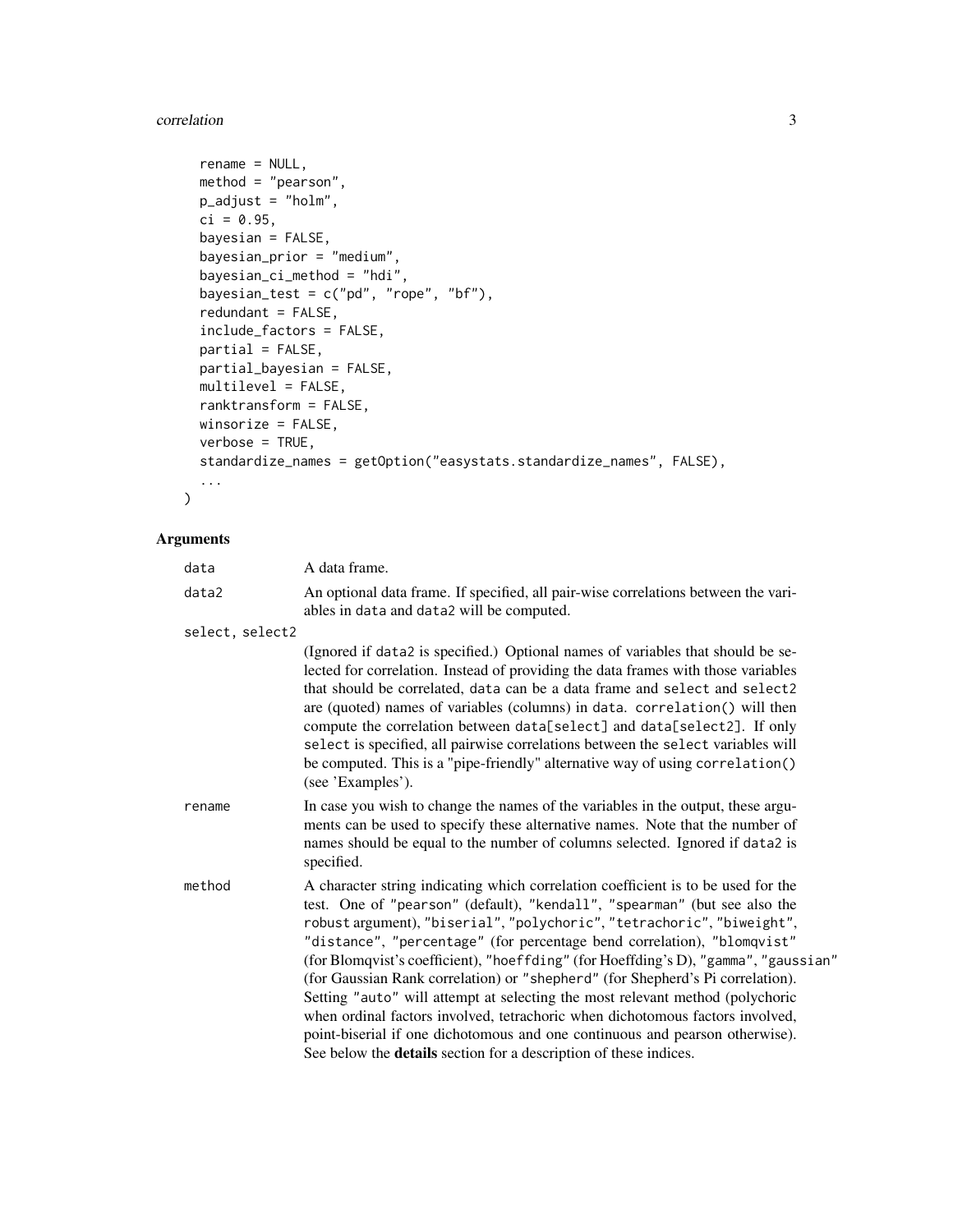<span id="page-3-0"></span>

| p_adjust          | Correction method for frequentist correlations. Can be one of "holm" (de-<br>fault), "hochberg", "hommel", "bonferroni", "BH", "BY", "fdr", "somers"<br>or "none". See stats:: p.adjust() for further details.                                                                                                                                                                                                                                                                                                                                           |
|-------------------|----------------------------------------------------------------------------------------------------------------------------------------------------------------------------------------------------------------------------------------------------------------------------------------------------------------------------------------------------------------------------------------------------------------------------------------------------------------------------------------------------------------------------------------------------------|
| сi                | Confidence/Credible Interval level. If "default", then it is set to 0.95 (95% CI).                                                                                                                                                                                                                                                                                                                                                                                                                                                                       |
| bayesian          | If TRUE, will run the correlations under a Bayesian framework.                                                                                                                                                                                                                                                                                                                                                                                                                                                                                           |
|                   | bayesian_prior For the prior argument, several named values are recognized: "medium.narrow",<br>"medium", "wide", and "ultrawide". These correspond to scale values of<br>1/sqrt(27), 1/3, 1/sqrt(3) and 1, respectively. See the BayesFactor:: correlationBF<br>function.                                                                                                                                                                                                                                                                               |
|                   | bayesian_ci_method, bayesian_test<br>See arguments in model_parameters() for BayesFactor tests.                                                                                                                                                                                                                                                                                                                                                                                                                                                          |
| redundant         | Should the data include redundant rows (where each given correlation is re-<br>peated two times).                                                                                                                                                                                                                                                                                                                                                                                                                                                        |
| include_factors   |                                                                                                                                                                                                                                                                                                                                                                                                                                                                                                                                                          |
|                   | If TRUE, the factors are kept and eventually converted to numeric or used as ran-<br>dom effects (depending of multilevel). If FALSE, factors are removed upfront.                                                                                                                                                                                                                                                                                                                                                                                       |
| partial           | Can be TRUE or "semi" for partial and semi-partial correlations, respectively.                                                                                                                                                                                                                                                                                                                                                                                                                                                                           |
| partial_bayesian  |                                                                                                                                                                                                                                                                                                                                                                                                                                                                                                                                                          |
|                   | If partial correlations under a Bayesian framework are needed, you will also<br>need to set partial_bayesian to TRUE to obtain "full" Bayesian partial corre-<br>lations. Otherwise, you will obtain pseudo-Bayesian partial correlations (i.e.,<br>Bayesian correlation based on frequentist partialization).                                                                                                                                                                                                                                           |
| multilevel        | If TRUE, the factors are included as random factors. Else, if FALSE (default), they<br>are included as fixed effects in the simple regression model.                                                                                                                                                                                                                                                                                                                                                                                                     |
| ranktransform     | If TRUE, will rank-transform the variables prior to estimating the correlation,<br>which is one way of making the analysis more resistant to extreme values (out-<br>liers). Note that, for instance, a Pearson's correlation on rank-transformed data<br>is equivalent to a Spearman's rank correlation. Thus, using robust=TRUE and<br>method="spearman" is redundant. Nonetheless, it is an easy option to increase<br>the robustness of the correlation as well as flexible way to obtain Bayesian or<br>multilevel Spearman-like rank correlations. |
| winsorize         | Another way of making the correlation more "robust" (i.e., limiting the impact<br>of extreme values). Can be either FALSE or a number between 0 and 1 (e.g.,<br>0.2) that corresponds to the desired threshold. See the winsorize () function<br>for more details.                                                                                                                                                                                                                                                                                       |
| verbose           | Toggle warnings.                                                                                                                                                                                                                                                                                                                                                                                                                                                                                                                                         |
| standardize_names |                                                                                                                                                                                                                                                                                                                                                                                                                                                                                                                                                          |
|                   | This option can be set to TRUE to run insight:: standardize_names() on the<br>output to get standardized column names. This option can also be set globally<br>by running options (easystats. standardize_names = TRUE).                                                                                                                                                                                                                                                                                                                                 |
|                   | Additional arguments (e.g., alternative) to be passed to other methods. See<br>stats:: cor.test for further details.                                                                                                                                                                                                                                                                                                                                                                                                                                     |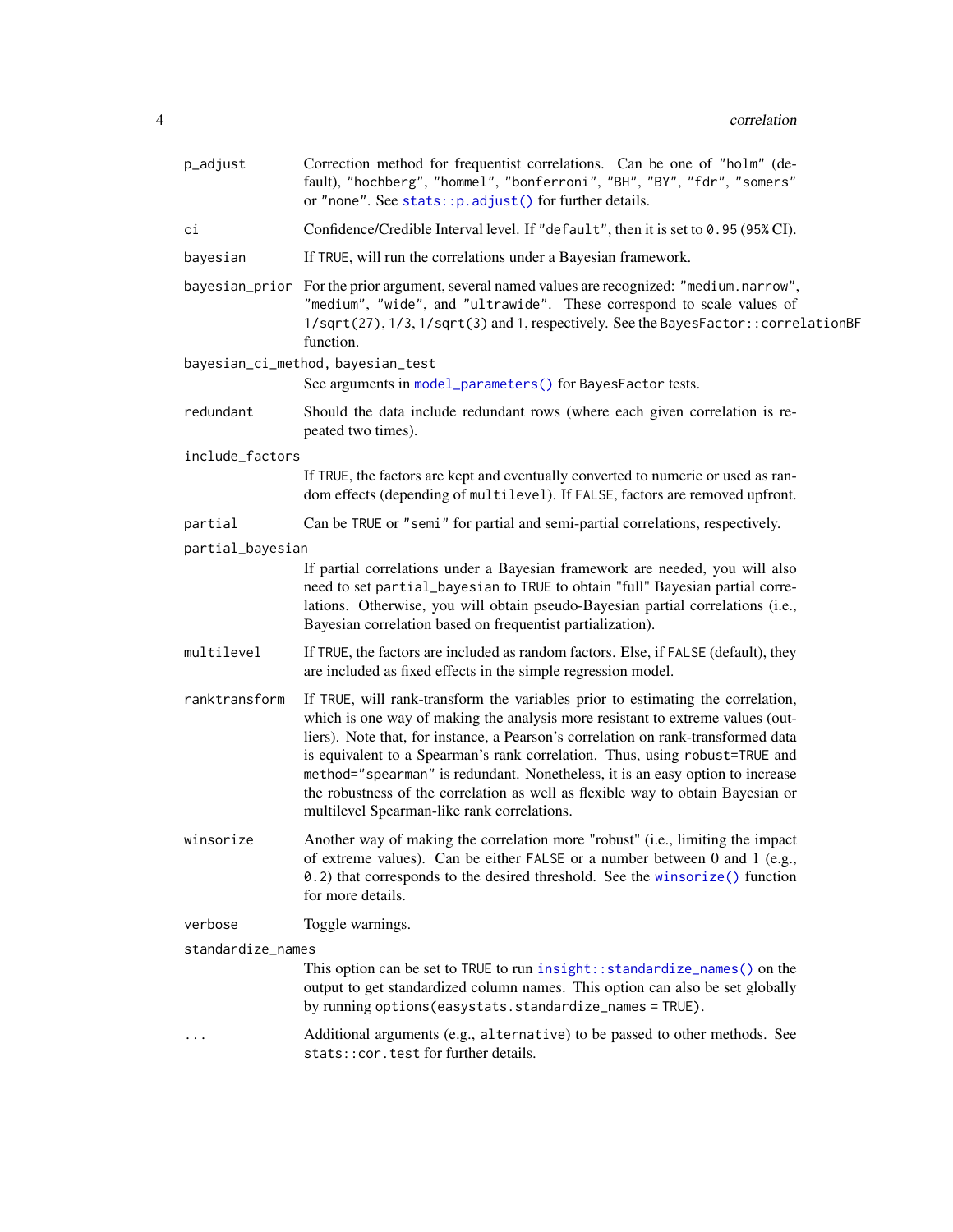#### correlation 5

#### Details

#### Correlation Types:

- Pearson's correlation: This is the most common correlation method. It corresponds to the covariance of the two variables normalized (i.e., divided) by the product of their standard deviations.
- Spearman's rank correlation: A non-parametric measure of rank correlation (statistical dependence between the rankings of two variables). The Spearman correlation between two variables is equal to the Pearson correlation between the rank values of those two variables; while Pearson's correlation assesses linear relationships, Spearman's correlation assesses monotonic relationships (whether linear or not). Confidence Intervals (CI) for Spearman's correlations are computed using the Fieller et al. (1957) correction (see Bishara and Hittner, 2017).
- Kendall's rank correlation: In the normal case, the Kendall correlation is preferred than the Spearman correlation because of a smaller gross error sensitivity (GES) and a smaller asymptotic variance (AV), making it more robust and more efficient. However, the interpretation of Kendall's tau is less direct than that of Spearman's rho, in the sense that it quantifies the difference between the percentage of concordant and discordant pairs among all possible pairwise events. Confidence Intervals (CI) for Kendall's correlations are computed using the Fieller et al. (1957) correction (see Bishara and Hittner, 2017).
- Biweight midcorrelation: A measure of similarity that is median-based, instead of the traditional mean-based, thus being less sensitive to outliers. It can be used as a robust alternative to other similarity metrics, such as Pearson correlation (Langfelder & Horvath, 2012).
- Distance correlation: Distance correlation measures both linear and non-linear association between two random variables or random vectors. This is in contrast to Pearson's correlation, which can only detect linear association between two random variables.
- Percentage bend correlation: Introduced by Wilcox (1994), it is based on a down-weight of a specified percentage of marginal observations deviating from the median (by default, 20%).
- Shepherd's Pi correlation: Equivalent to a Spearman's rank correlation after outliers removal (by means of bootstrapped Mahalanobis distance).
- Blomqvist's coefficient: The Blomqvist's coefficient (also referred to as Blomqvist's Beta or medial correlation; Blomqvist, 1950) is a median-based non-parametric correlation that has some advantages over measures such as Spearman's or Kendall's estimates (see Shmid & Schimdt, 2006).
- Hoeffding's D: The Hoeffding's D statistics is a non-parametric rank based measure of association that detects more general departures from independence (Hoeffding 1948), including non-linear associations. Hoeffding's D varies between -0.5 and 1 (if there are no tied ranks, otherwise it can have lower values), with larger values indicating a stronger relationship between the variables.
- Somers' D: The Somers' D statistics is a non-parametric rank based measure of association between a binary variable and a continuous variable, for instance, in the context of logistic regression the binary outcome and the predicted probabilities for each outcome. Usually, Somers' D is a measure of ordinal association, however, this implementation it is limited to the case of a binary outcome.
- Point-Biserial and biserial correlation: Correlation coefficient used when one variable is continuous and the other is dichotomous (binary). Point-Biserial is equivalent to a Pearson's correlation, while Biserial should be used when the binary variable is assumed to have an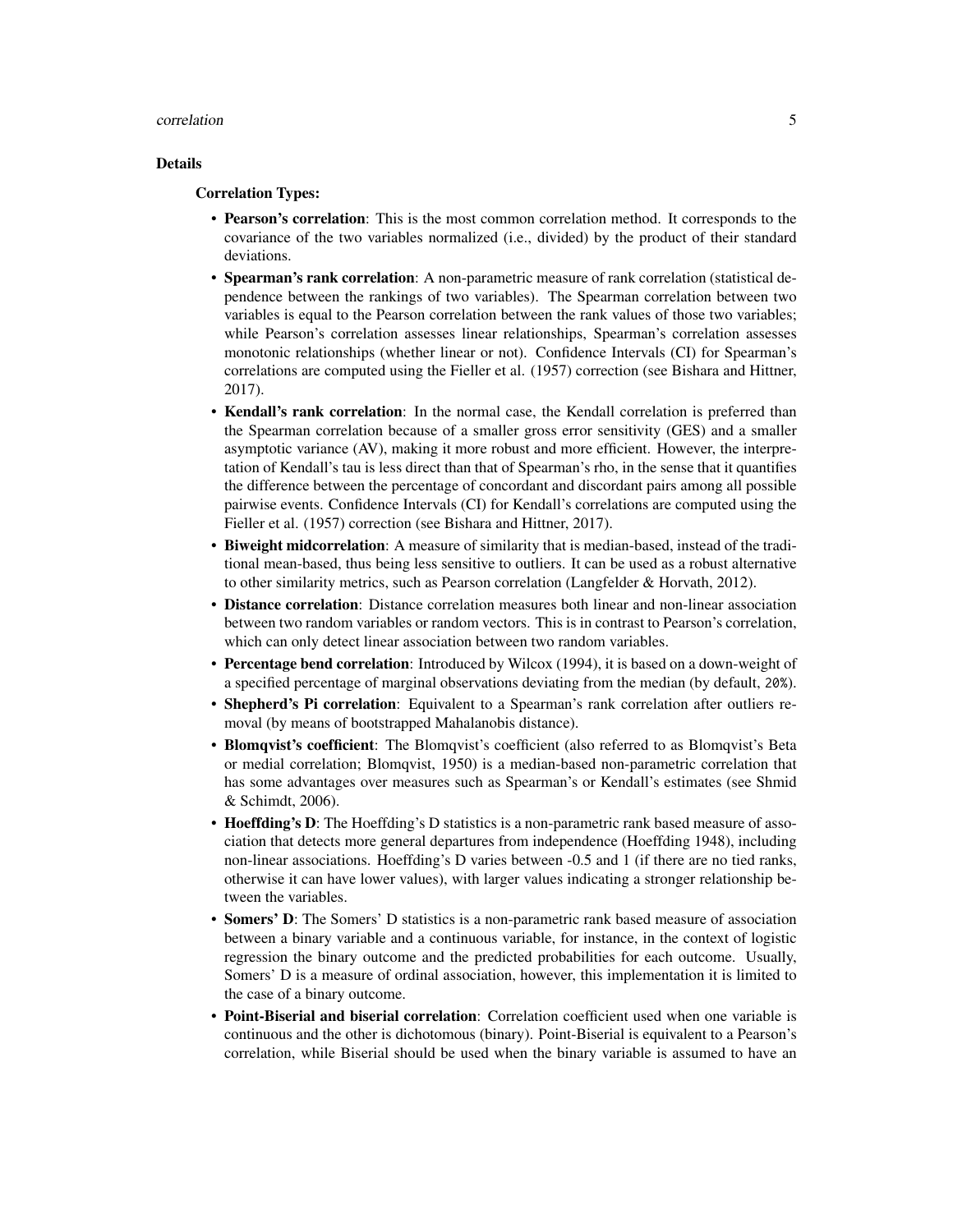<span id="page-5-0"></span>underlying continuity. For example, anxiety level can be measured on a continuous scale, but can be classified dichotomously as high/low.

- Gamma correlation: The Goodman-Kruskal gamma statistic is similar to Kendall's Tau coefficient. It is relatively robust to outliers and deals well with data that have many ties.
- Winsorized correlation: Correlation of variables that have been formerly Winsorized, i.e., transformed by limiting extreme values to reduce the effect of possibly spurious outliers.
- Gaussian rank Correlation: The Gaussian rank correlation estimator is a simple and wellperforming alternative for robust rank correlations (Boudt et al., 2012). It is based on the Gaussian quantiles of the ranks.
- Polychoric correlation: Correlation between two theorized normally distributed continuous latent variables, from two observed ordinal variables.
- Tetrachoric correlation: Special case of the polychoric correlation applicable when both observed variables are dichotomous.

Partial Correlation: Partial correlations are estimated as the correlation between two variables after adjusting for the (linear) effect of one or more other variable. The correlation test is then run after having partialized the dataset, independently from it. In other words, it considers partialization as an independent step generating a different dataset, rather than belonging to the same model. This is why some discrepancies are to be expected for the t- and p-values, CIs, BFs etc (but *not* the correlation coefficient) compared to other implementations (e.g., ppcor). (The size of these discrepancies depends on the number of covariates partialled-out and the strength of the linear association between all variables.) Such partial correlations can be represented as Gaussian Graphical Models (GGM), an increasingly popular tool in psychology. A GGM traditionally include a set of variables depicted as circles ("nodes"), and a set of lines that visualize relationships between them, which thickness represents the strength of association (see Bhushan et al., 2019).

Multilevel correlations are a special case of partial correlations where the variable to be adjusted for is a factor and is included as a random effect in a mixed model (note that the remaining continuous variables of the dataset will still be included as fixed effects, similarly to regular partial correlations). That said, there is an important difference between using cor\_test() and correlation(): If you set multilevel=TRUE in correlation() but partial is set to FALSE (as per default), then a back-transformation from partial to non-partial correlation will be attempted (through [pcor\\_to\\_cor\(\)](#page-17-1)). However, this is not possible when using cor\_test() so that if you set multilevel=TRUE in it, the resulting correlations are partial one. Note that for Bayesian multilevel correlations, if partial = FALSE, the back transformation will also recompute *p*-values based on the new *r* scores, and will drop the Bayes factors (as they are not relevant anymore). To keep Bayesian scores, set partial = TRUE.

Notes: Kendall and Spearman correlations when bayesian=TRUE: These are technically Pearson Bayesian correlations of rank transformed data, rather than pure Bayesian rank correlations (which have different priors).

### Value

A correlation object that can be displayed using the print, summary or table methods.

Multiple tests correction: The p\_adjust argument can be used to adjust p-values for multiple comparisons. All adjustment methods available in p.adjust function stats package are supported.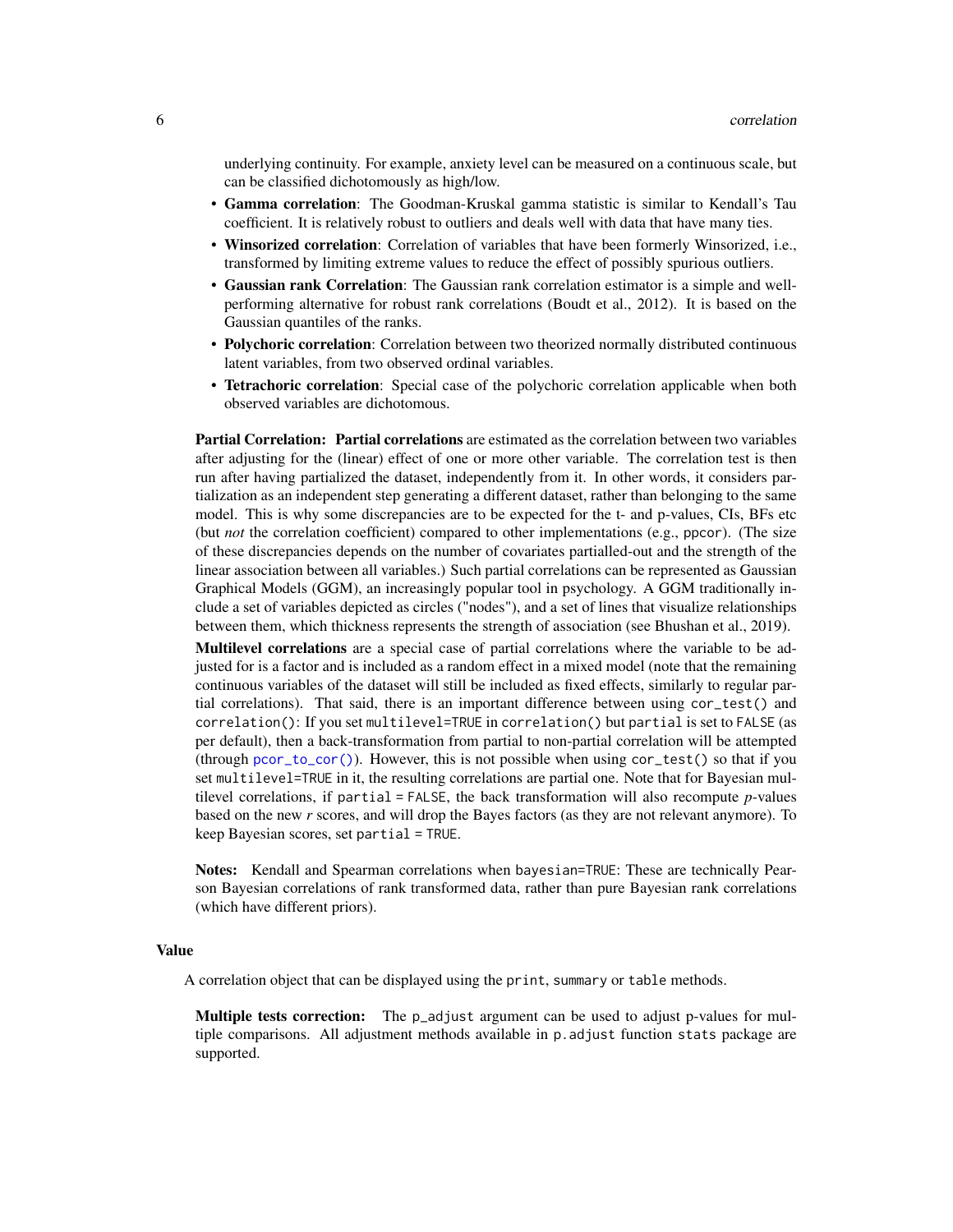#### correlation 7

#### References

- Boudt, K., Cornelissen, J., & Croux, C. (2012). The Gaussian rank correlation estimator: robustness properties. Statistics and Computing, 22(2), 471-483.
- Bhushan, N., Mohnert, F., Sloot, D., Jans, L., Albers, C., & Steg, L. (2019). Using a Gaussian graphical model to explore relationships between items and variables in environmental psychology research. Frontiers in psychology, 10, 1050.
- Bishara, A. J., & Hittner, J. B. (2017). Confidence intervals for correlations when data are not normal. Behavior research methods, 49(1), 294-309.
- Fieller, E. C., Hartley, H. O., & Pearson, E. S. (1957). Tests for rank correlation coefficients. I. Biometrika, 44(3/4), 470-481.
- Langfelder, P., & Horvath, S. (2012). Fast R functions for robust correlations and hierarchical clustering. Journal of statistical software, 46(11).
- Blomqvist, N. (1950). On a measure of dependence between two random variables,Annals of Mathematical Statistics,21, 593–600
- Somers, R. H. (1962). A new asymmetric measure of association for ordinal variables. American Sociological Review. 27 (6).

```
library(correlation)
results <- correlation(iris)
results
summary(results)
summary(results, redundant = TRUE)
# pipe-friendly usage with grouped dataframes from {dplyr} package
if (require("poorman")) {
 iris %>%
    correlation(select = "Petal.Width", select2 = "Sepal.Length")
 # Grouped dataframe
 # grouped correlations
 iris %>%
   group_by(Species) %>%
   correlation()
 # selecting specific variables for correlation
 mtcars %>%
   group_by(am) %>%
   correlation(
     select = c("cyl", "wt"),select2 = c("hp"))
}
# supplying custom variable names
correlation(anscombe, select = c("x1", "x2"), rename = c("var1", "var2")
```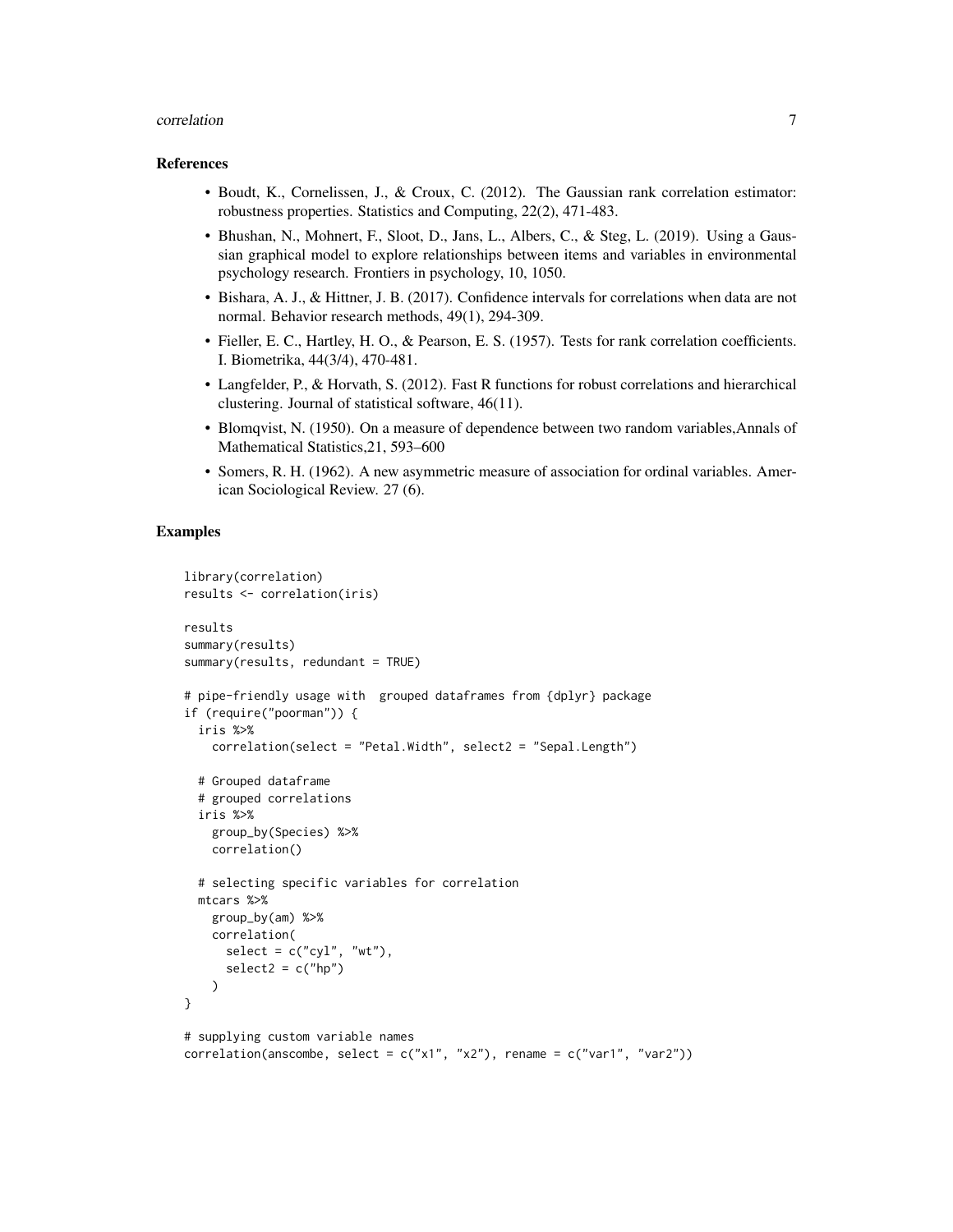```
# automatic selection of correlation method
correlation(mtcars[-2], method = "auto")
```
#### cor\_lower *Return the upper or lower triangular part*

## Description

Return the upper or lower triangular part of the correlation matrix.

## Usage

 $cor\_lower(x, diag = FALSE, ...)$ 

## Arguments

| x                       | A correlation object.                                    |
|-------------------------|----------------------------------------------------------|
| diag                    | Should the diagonal be included?                         |
| $\cdot$ $\cdot$ $\cdot$ | Other arguments to be passed to or from other functions. |

```
x <- correlation(mtcars, redundant = TRUE) # Generate full matrix
x \leftarrow cor\_lower(x)if (require("ggplot2")) {
  ggplot(x, aes(x = Parameter2, y = Parameter1, fill = r)) +geom_tile()
}
# Sorted
x <- correlation(mtcars, redundant = TRUE) # Generate full matrix
x \leftarrow cor\_sort(x)x \leftarrow cor\_lower(x)if (require("ggplot2")) {
  ggplot(x, aes(x = Parameter2, y = Parameter1, fill = r)) +geom_tile()
}
```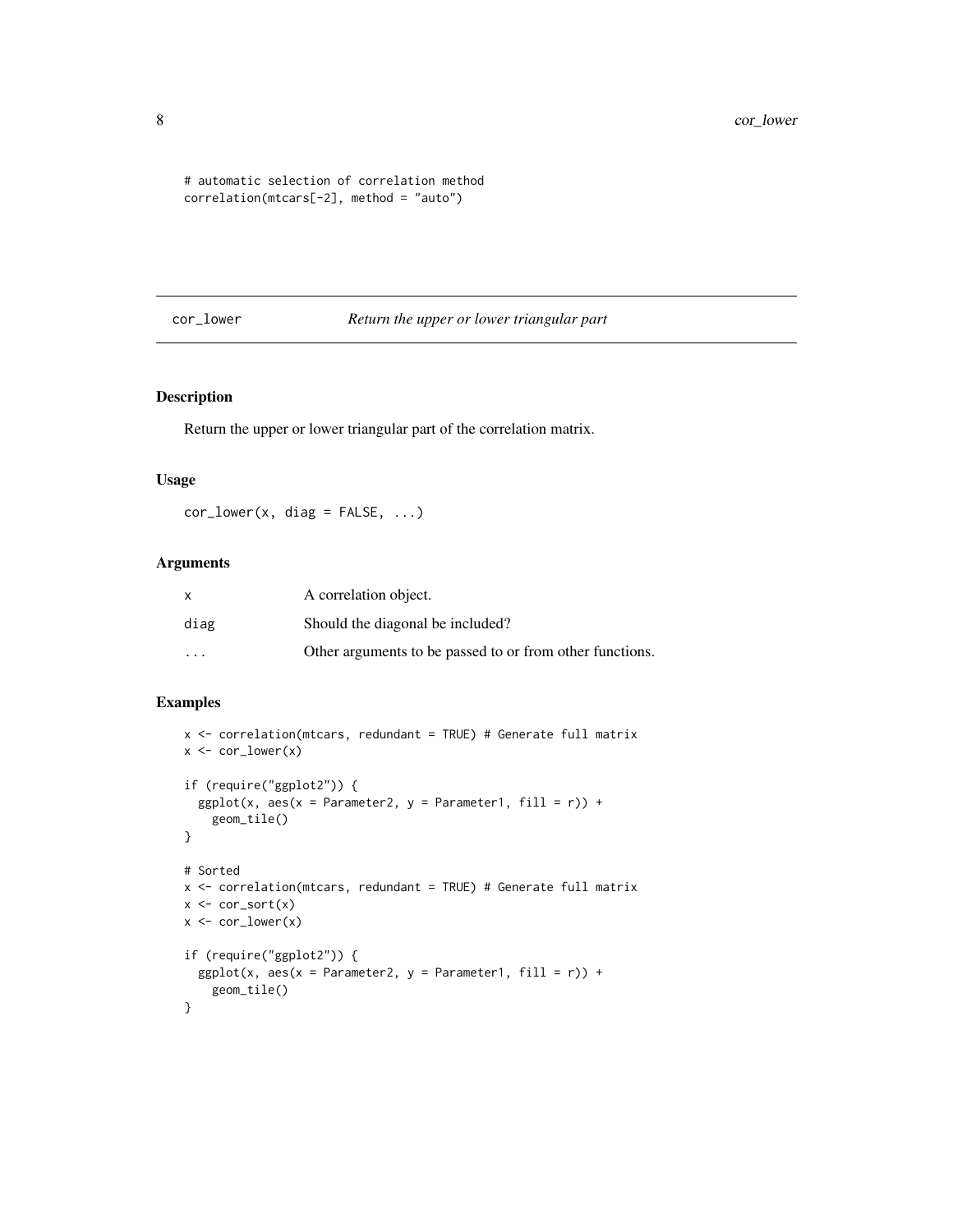<span id="page-8-0"></span>

## Description

Make correlations positive definite using psych::cor.smooth. If smoothing is done, inferential statistics (*p*-values, confidence intervals, etc.) are removed, as they are no longer valid.

## Usage

 $cor\_smooth(x, method = "psych", verbose = TRUE, ...)$ is.positive\_definite(x, tol =  $10^{\circ}$ -12, ...) is\_positive\_definite(x, tol =  $10^{\circ}$ -12, ...)

## Arguments

| x        | A correlation matrix.                                                                                                                                                                                            |
|----------|------------------------------------------------------------------------------------------------------------------------------------------------------------------------------------------------------------------|
| method   | Smoothing method. Can be psych (will use $psych$ : cor. smooth()), hj (Jor-<br>jani et al., 2003) or 1rs (Schaeffer, 2014). For the two last, will use mbend: : bend()<br>(check its documentation for details). |
| verbose  | Set to FALSE to silence the function.                                                                                                                                                                            |
| $\ddots$ | Other arguments to be passed to or from other functions.                                                                                                                                                         |
| tol      | The minimum eigenvalue to be considered as acceptable.                                                                                                                                                           |

```
set.seed(123)
data <- as.matrix(mtcars)
# Make missing data so pairwise correlation matrix is non-positive definite
data[sample(seq_len(352), size = 60)] <- NA
data <- as.data.frame(data)
x <- correlation(data)
is.positive_definite(x)
smoothed <- cor_smooth(x)
```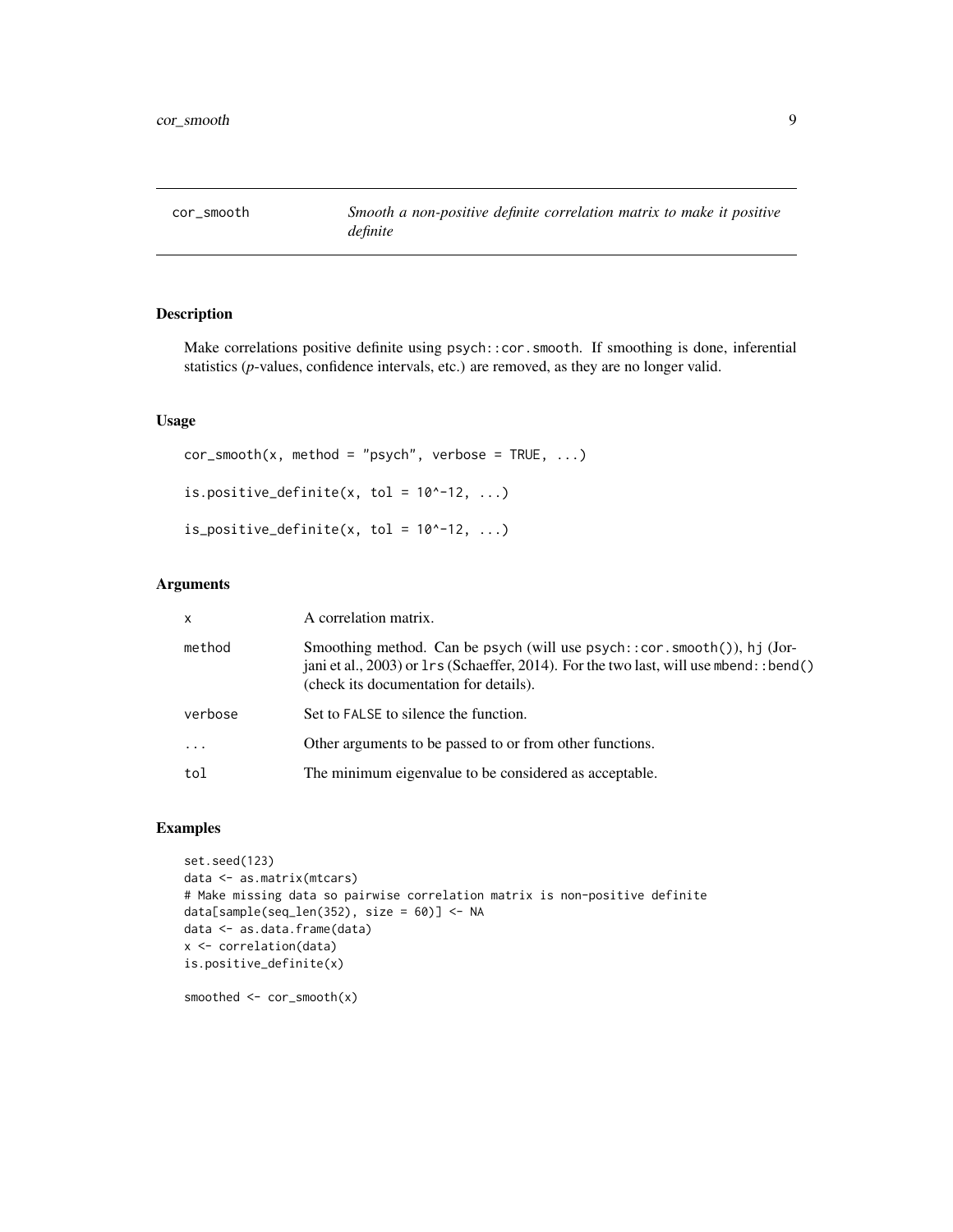<span id="page-9-0"></span>

## Description

Sort a correlation matrix based on hclust.

## Usage

```
cor\_sort(x, distance = "correlation", ...)
```
### Arguments

| $\mathsf{x}$ | A correlation matrix.                                                                                                                                                                                                                                                                                                                                                                                                                                  |
|--------------|--------------------------------------------------------------------------------------------------------------------------------------------------------------------------------------------------------------------------------------------------------------------------------------------------------------------------------------------------------------------------------------------------------------------------------------------------------|
| distance     | How the distance between each variable should be calculated. If correlation<br>(default; suited for correlation matrices), the matrix will be rescaled to 0-1<br>(distance = $\theta$ indicating correlation of 1; distance = 1 indicating correlation<br>of -1). If raw, then the matrix will be used as a distance matrix as-is. Can be<br>others (euclidean, manhattan, ), in which case it will be passed to dist()<br>(see the arguments for it). |
|              | Other arguments to be passed to or from other functions.                                                                                                                                                                                                                                                                                                                                                                                               |
|              |                                                                                                                                                                                                                                                                                                                                                                                                                                                        |

## Examples

```
cor_sort(as.matrix(x))
cor\_sort(x, hclust_method = "ward.D2") # It can also reorder the long form outputcor\_sort(summary(x, redundant = TRUE)) # As well as from the summary
```
cor\_test *Correlation test*

## Description

This function performs a correlation test between two variables. You can easily visualize the result using [plot\(\)](#page-22-1) (see examples **[here](https://easystats.github.io/correlation/reference/visualisation_recipe.easycormatrix.html#ref-examples)**).

## Usage

```
cor_test(
  data,
  x,
 y,
 method = "pearson",
```
x <- correlation(mtcars)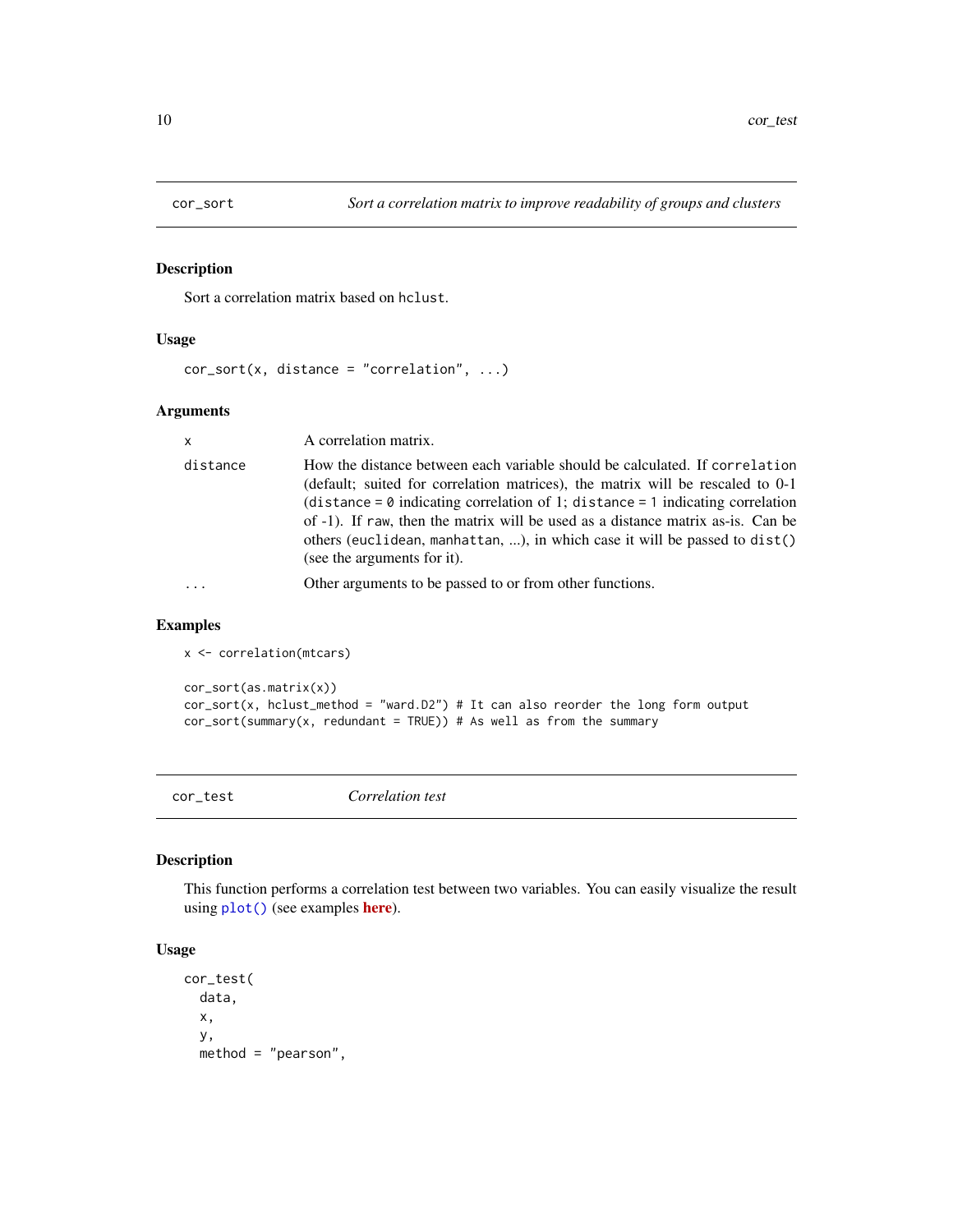<span id="page-10-0"></span>cor\_test 11

```
ci = 0.95,bayesian = FALSE,
 bayesian_prior = "medium",
 bayesian_ci_method = "hdi",
 bayesian_test = c("pd", "rope", "bf"),include_factors = FALSE,
 partial = FALSE,partial_bayesian = FALSE,
 multilevel = FALSE,
 ranktransform = FALSE,
 winsorize = FALSE,
 verbose = TRUE,
  ...
\mathcal{L}
```
## Arguments

| data             | A data frame.                                                                                                                                                                                                                                                                                                                                                                                                                                                                                                                                                                                                                                                                                                                                                                                                              |
|------------------|----------------------------------------------------------------------------------------------------------------------------------------------------------------------------------------------------------------------------------------------------------------------------------------------------------------------------------------------------------------------------------------------------------------------------------------------------------------------------------------------------------------------------------------------------------------------------------------------------------------------------------------------------------------------------------------------------------------------------------------------------------------------------------------------------------------------------|
| x, y             | Names of two variables present in the data.                                                                                                                                                                                                                                                                                                                                                                                                                                                                                                                                                                                                                                                                                                                                                                                |
| method           | A character string indicating which correlation coefficient is to be used for the<br>test. One of "pearson" (default), "kendall", "spearman" (but see also the<br>robust argument), "biserial", "polychoric", "tetrachoric", "biweight",<br>"distance", "percentage" (for percentage bend correlation), "blomqvist"<br>(for Blomqvist's coefficient), "hoeffding" (for Hoeffding's D), "gamma", "gaussian"<br>(for Gaussian Rank correlation) or "shepherd" (for Shepherd's Pi correlation).<br>Setting "auto" will attempt at selecting the most relevant method (polychoric<br>when ordinal factors involved, tetrachoric when dichotomous factors involved,<br>point-biserial if one dichotomous and one continuous and pearson otherwise).<br>See below the <b>details</b> section for a description of these indices. |
| ci               | Confidence/Credible Interval level. If "default", then it is set to 0.95 (95% CI).                                                                                                                                                                                                                                                                                                                                                                                                                                                                                                                                                                                                                                                                                                                                         |
| bayesian         | If TRUE, will run the correlations under a Bayesian framework.                                                                                                                                                                                                                                                                                                                                                                                                                                                                                                                                                                                                                                                                                                                                                             |
|                  | bayesian_prior For the prior argument, several named values are recognized: "medium.narrow",<br>"medium", "wide", and "ultrawide". These correspond to scale values of<br>1/sqrt(27), 1/3, 1/sqrt(3) and 1, respectively. See the BayesFactor:: correlationBF<br>function.                                                                                                                                                                                                                                                                                                                                                                                                                                                                                                                                                 |
|                  | bayesian_ci_method, bayesian_test                                                                                                                                                                                                                                                                                                                                                                                                                                                                                                                                                                                                                                                                                                                                                                                          |
|                  | See arguments in model_parameters() for BayesFactor tests.                                                                                                                                                                                                                                                                                                                                                                                                                                                                                                                                                                                                                                                                                                                                                                 |
| include_factors  |                                                                                                                                                                                                                                                                                                                                                                                                                                                                                                                                                                                                                                                                                                                                                                                                                            |
|                  | If TRUE, the factors are kept and eventually converted to numeric or used as ran-<br>dom effects (depending of multilevel). If FALSE, factors are removed upfront.                                                                                                                                                                                                                                                                                                                                                                                                                                                                                                                                                                                                                                                         |
| partial          | Can be TRUE or "semi" for partial and semi-partial correlations, respectively.                                                                                                                                                                                                                                                                                                                                                                                                                                                                                                                                                                                                                                                                                                                                             |
| partial_bayesian |                                                                                                                                                                                                                                                                                                                                                                                                                                                                                                                                                                                                                                                                                                                                                                                                                            |
|                  | If partial correlations under a Bayesian framework are needed, you will also<br>need to set partial_bayesian to TRUE to obtain "full" Bayesian partial corre-<br>lations. Otherwise, you will obtain pseudo-Bayesian partial correlations (i.e.,<br>Bayesian correlation based on frequentist partialization).                                                                                                                                                                                                                                                                                                                                                                                                                                                                                                             |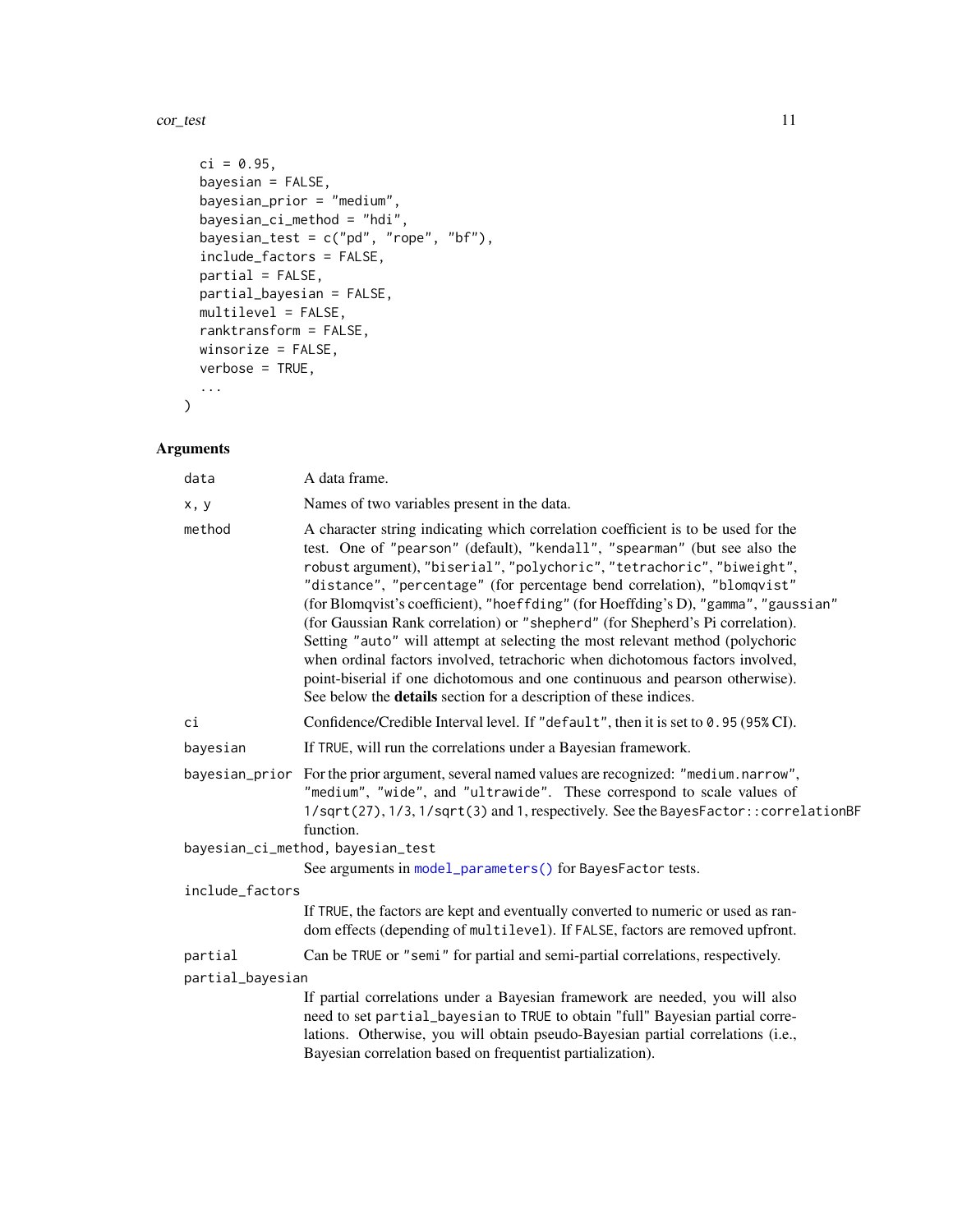<span id="page-11-0"></span>

| multilevel    | If TRUE, the factors are included as random factors. Else, if FALSE (default), they<br>are included as fixed effects in the simple regression model.                                                                                                                                                                                                                                                                                                                                                                                                     |
|---------------|----------------------------------------------------------------------------------------------------------------------------------------------------------------------------------------------------------------------------------------------------------------------------------------------------------------------------------------------------------------------------------------------------------------------------------------------------------------------------------------------------------------------------------------------------------|
| ranktransform | If TRUE, will rank-transform the variables prior to estimating the correlation,<br>which is one way of making the analysis more resistant to extreme values (out-<br>liers). Note that, for instance, a Pearson's correlation on rank-transformed data<br>is equivalent to a Spearman's rank correlation. Thus, using robust=TRUE and<br>method="spearman" is redundant. Nonetheless, it is an easy option to increase<br>the robustness of the correlation as well as flexible way to obtain Bayesian or<br>multilevel Spearman-like rank correlations. |
| winsorize     | Another way of making the correlation more "robust" (i.e., limiting the impact<br>of extreme values). Can be either FALSE or a number between 0 and 1 (e.g.,<br>0.2) that corresponds to the desired threshold. See the winsorize () function<br>for more details.                                                                                                                                                                                                                                                                                       |
| verbose       | Toggle warnings.                                                                                                                                                                                                                                                                                                                                                                                                                                                                                                                                         |
|               | Additional arguments (e.g., alternative) to be passed to other methods. See<br>stats:: cor.test for further details.                                                                                                                                                                                                                                                                                                                                                                                                                                     |

#### Details

#### Correlation Types:

- Pearson's correlation: This is the most common correlation method. It corresponds to the covariance of the two variables normalized (i.e., divided) by the product of their standard deviations.
- Spearman's rank correlation: A non-parametric measure of rank correlation (statistical dependence between the rankings of two variables). The Spearman correlation between two variables is equal to the Pearson correlation between the rank values of those two variables; while Pearson's correlation assesses linear relationships, Spearman's correlation assesses monotonic relationships (whether linear or not). Confidence Intervals (CI) for Spearman's correlations are computed using the Fieller et al. (1957) correction (see Bishara and Hittner, 2017).
- Kendall's rank correlation: In the normal case, the Kendall correlation is preferred than the Spearman correlation because of a smaller gross error sensitivity (GES) and a smaller asymptotic variance (AV), making it more robust and more efficient. However, the interpretation of Kendall's tau is less direct than that of Spearman's rho, in the sense that it quantifies the difference between the percentage of concordant and discordant pairs among all possible pairwise events. Confidence Intervals (CI) for Kendall's correlations are computed using the Fieller et al. (1957) correction (see Bishara and Hittner, 2017).
- Biweight midcorrelation: A measure of similarity that is median-based, instead of the traditional mean-based, thus being less sensitive to outliers. It can be used as a robust alternative to other similarity metrics, such as Pearson correlation (Langfelder & Horvath, 2012).
- Distance correlation: Distance correlation measures both linear and non-linear association between two random variables or random vectors. This is in contrast to Pearson's correlation, which can only detect linear association between two random variables.
- Percentage bend correlation: Introduced by Wilcox (1994), it is based on a down-weight of a specified percentage of marginal observations deviating from the median (by default, 20%).
- Shepherd's Pi correlation: Equivalent to a Spearman's rank correlation after outliers removal (by means of bootstrapped Mahalanobis distance).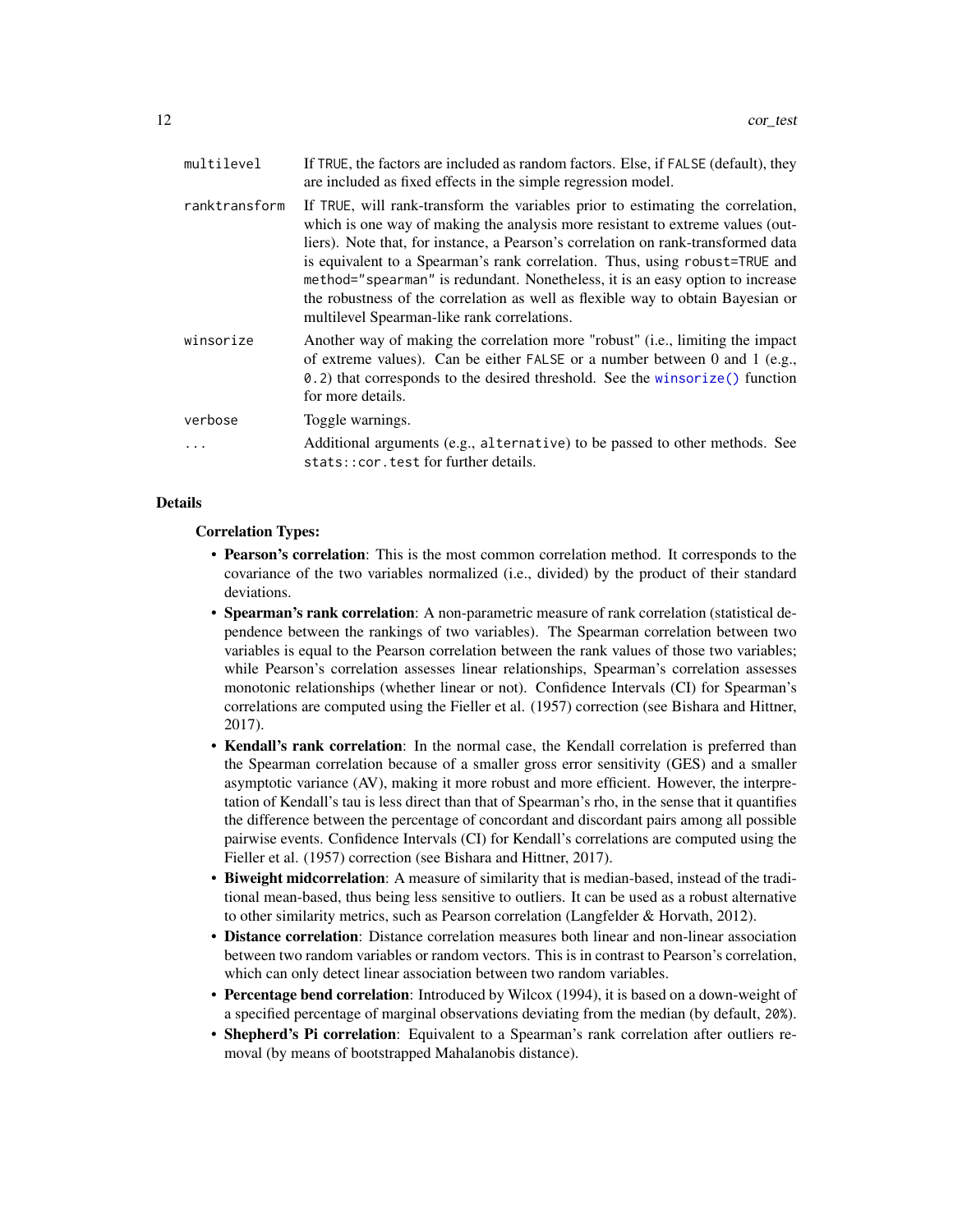- Blomqvist's coefficient: The Blomqvist's coefficient (also referred to as Blomqvist's Beta or medial correlation; Blomqvist, 1950) is a median-based non-parametric correlation that has some advantages over measures such as Spearman's or Kendall's estimates (see Shmid & Schimdt, 2006).
- Hoeffding's D: The Hoeffding's D statistics is a non-parametric rank based measure of association that detects more general departures from independence (Hoeffding 1948), including non-linear associations. Hoeffding's D varies between -0.5 and 1 (if there are no tied ranks, otherwise it can have lower values), with larger values indicating a stronger relationship between the variables.
- Somers' D: The Somers' D statistics is a non-parametric rank based measure of association between a binary variable and a continuous variable, for instance, in the context of logistic regression the binary outcome and the predicted probabilities for each outcome. Usually, Somers' D is a measure of ordinal association, however, this implementation it is limited to the case of a binary outcome.
- Point-Biserial and biserial correlation: Correlation coefficient used when one variable is continuous and the other is dichotomous (binary). Point-Biserial is equivalent to a Pearson's correlation, while Biserial should be used when the binary variable is assumed to have an underlying continuity. For example, anxiety level can be measured on a continuous scale, but can be classified dichotomously as high/low.
- Gamma correlation: The Goodman-Kruskal gamma statistic is similar to Kendall's Tau coefficient. It is relatively robust to outliers and deals well with data that have many ties.
- Winsorized correlation: Correlation of variables that have been formerly Winsorized, i.e., transformed by limiting extreme values to reduce the effect of possibly spurious outliers.
- Gaussian rank Correlation: The Gaussian rank correlation estimator is a simple and wellperforming alternative for robust rank correlations (Boudt et al., 2012). It is based on the Gaussian quantiles of the ranks.
- Polychoric correlation: Correlation between two theorized normally distributed continuous latent variables, from two observed ordinal variables.
- Tetrachoric correlation: Special case of the polychoric correlation applicable when both observed variables are dichotomous.

Partial Correlation: Partial correlations are estimated as the correlation between two variables after adjusting for the (linear) effect of one or more other variable. The correlation test is then run after having partialized the dataset, independently from it. In other words, it considers partialization as an independent step generating a different dataset, rather than belonging to the same model. This is why some discrepancies are to be expected for the t- and p-values, CIs, BFs etc (but *not* the correlation coefficient) compared to other implementations (e.g., ppcor). (The size of these discrepancies depends on the number of covariates partialled-out and the strength of the linear association between all variables.) Such partial correlations can be represented as Gaussian Graphical Models (GGM), an increasingly popular tool in psychology. A GGM traditionally include a set of variables depicted as circles ("nodes"), and a set of lines that visualize relationships between them, which thickness represents the strength of association (see Bhushan et al., 2019).

Multilevel correlations are a special case of partial correlations where the variable to be adjusted for is a factor and is included as a random effect in a mixed model (note that the remaining continuous variables of the dataset will still be included as fixed effects, similarly to regular partial correlations). That said, there is an important difference between using cor\_test() and correlation(): If you set multilevel=TRUE in correlation() but partial is set to FALSE (as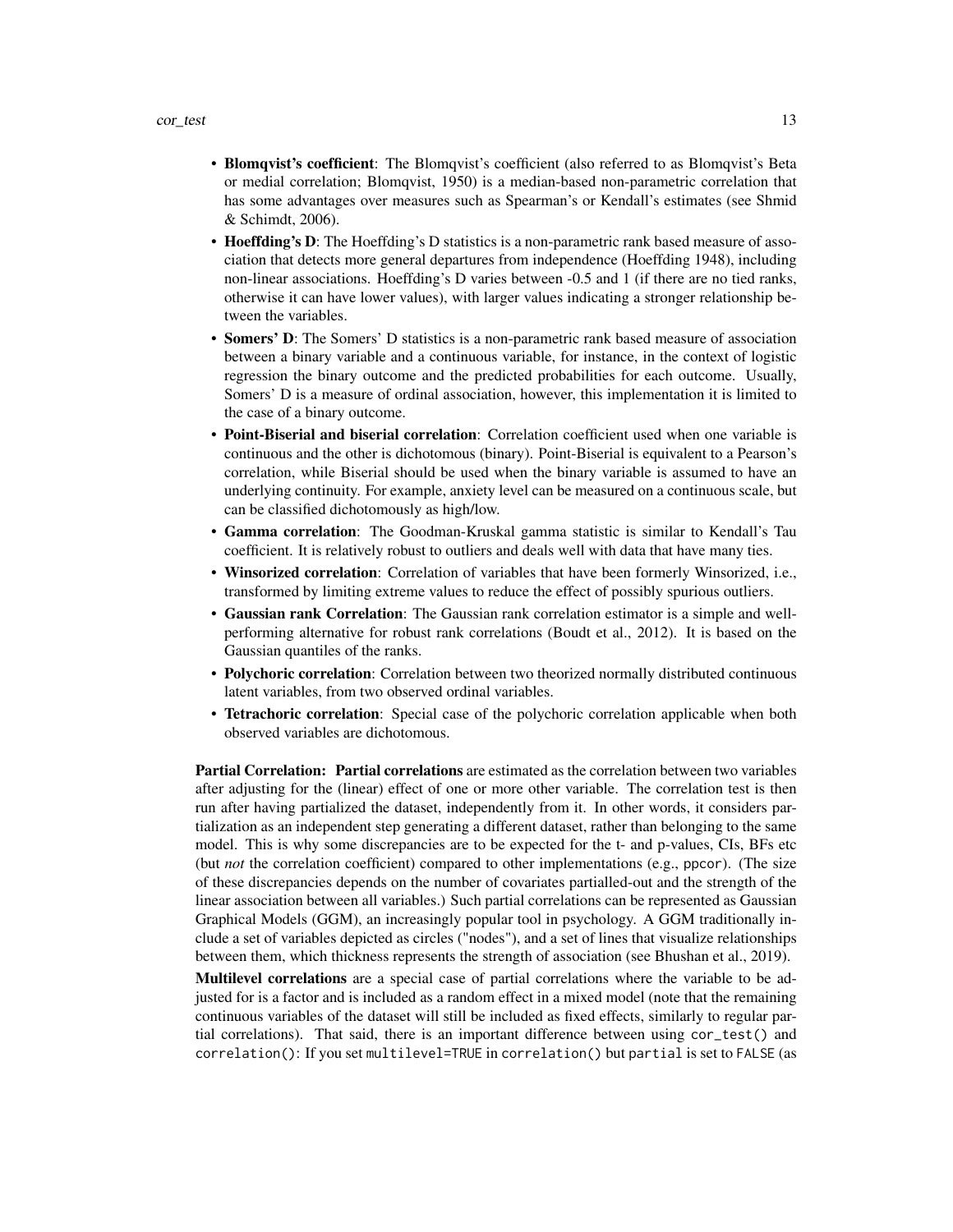<span id="page-13-0"></span>per default), then a back-transformation from partial to non-partial correlation will be attempted (through [pcor\\_to\\_cor\(\)](#page-17-1)). However, this is not possible when using cor\_test() so that if you set multilevel=TRUE in it, the resulting correlations are partial one. Note that for Bayesian multilevel correlations, if partial = FALSE, the back transformation will also recompute *p*-values based on the new *r* scores, and will drop the Bayes factors (as they are not relevant anymore). To keep Bayesian scores, set partial = TRUE.

Notes: Kendall and Spearman correlations when bayesian=TRUE: These are technically Pearson Bayesian correlations of rank transformed data, rather than pure Bayesian rank correlations (which have different priors).

#### Examples

library(correlation)

```
cor_test(iris, "Sepal.Length", "Sepal.Width")
cor_test(iris, "Sepal.Length", "Sepal.Width", method = "spearman")
## Not run:
cor_test(iris, "Sepal.Length", "Sepal.Width", method = "kendall")
cor_test(iris, "Sepal.Length", "Sepal.Width", method = "biweight")
cor_test(iris, "Sepal.Length", "Sepal.Width", method = "distance")
cor_test(iris, "Sepal.Length", "Sepal.Width", method = "percentage")
if (require("wdm", quietly = TRUE)) {
  cor_test(iris, "Sepal.Length", "Sepal.Width", method = "blomqvist")
}
if (require("Hmisc", quietly = TRUE)) {
  cor_test(iris, "Sepal.Length", "Sepal.Width", method = "hoeffding")
}
cor_test(iris, "Sepal.Length", "Sepal.Width", method = "gamma")
cor_test(iris, "Sepal.Length", "Sepal.Width", method = "gaussian")
cor_test(iris, "Sepal.Length", "Sepal.Width", method = "shepherd")
if (require("BayesFactor", quietly = TRUE)) {
  cor_test(iris, "Sepal.Length", "Sepal.Width", bayesian = TRUE)
}
# Robust (these two are equivalent)
cor_test(iris, "Sepal.Length", "Sepal.Width", method = "spearman")
cor_test(iris, "Sepal.Length", "Sepal.Width", method = "pearson", ranktransform = TRUE)
# Winsorized
cor_test(iris, "Sepal.Length", "Sepal.Width", winsorize = 0.2)
# Tetrachoric
if (require("psych", quietly = TRUE)) {
  data <- iris
  data$Sepal.Width_binary <- ifelse(data$Sepal.Width > 3, 1, 0)
  data$Petal.Width_binary <- ifelse(data$Petal.Width > 1.2, 1, 0)
  cor_test(data, "Sepal.Width_binary", "Petal.Width_binary", method = "tetrachoric")
  # Biserial
  cor_test(data, "Sepal.Width", "Petal.Width_binary", method = "biserial")
```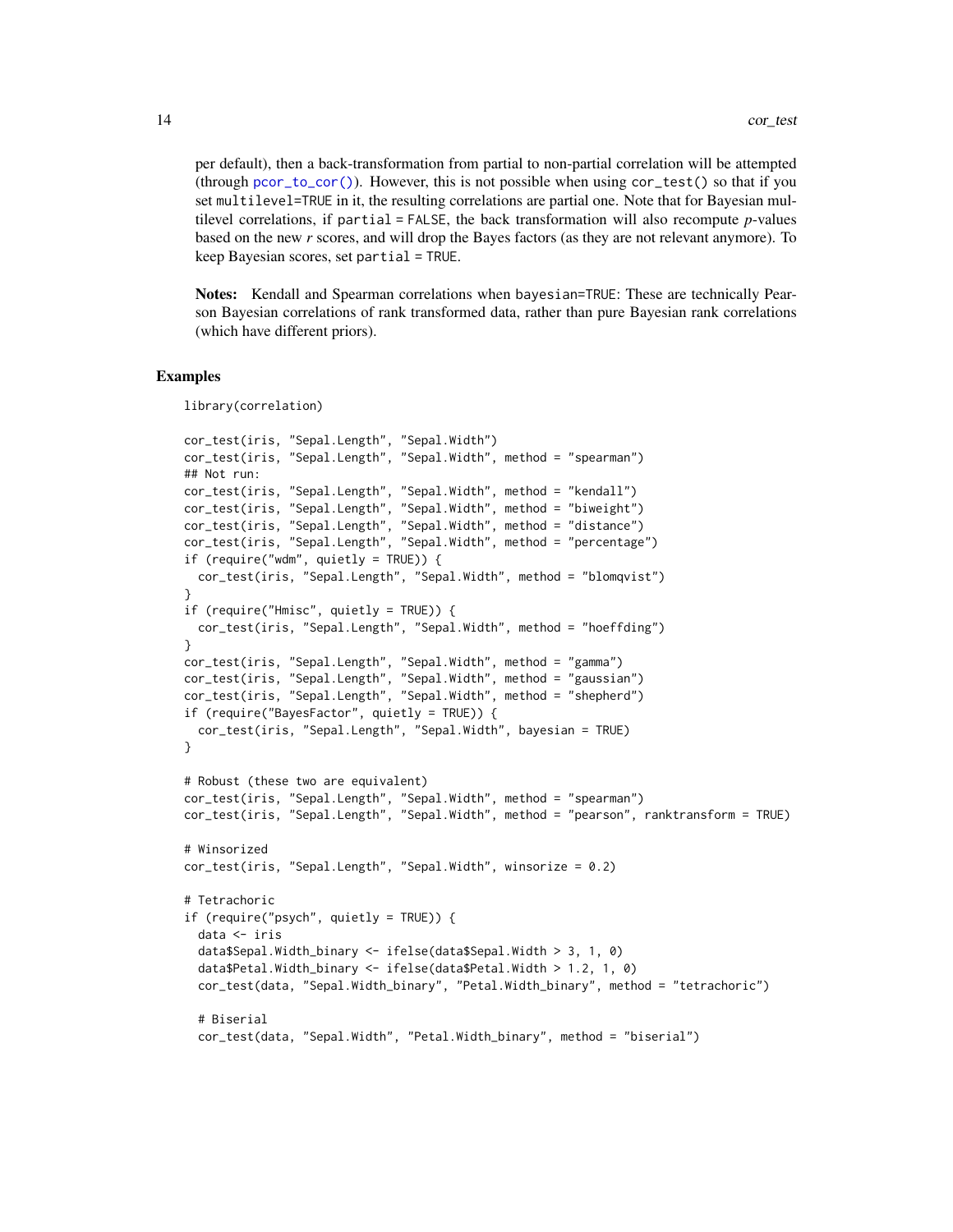```
# Polychoric
 data$Petal.Width_ordinal <- as.factor(round(data$Petal.Width))
 data$Sepal.Length_ordinal <- as.factor(round(data$Sepal.Length))
 cor_test(data, "Petal.Width_ordinal", "Sepal.Length_ordinal", method = "polychoric")
 # When one variable is continuous, will run 'polyserial' correlation
 cor_test(data, "Sepal.Width", "Sepal.Length_ordinal", method = "polychoric")
}
# Partial
cor_test(iris, "Sepal.Length", "Sepal.Width", partial = TRUE)
cor_test(iris, "Sepal.Length", "Sepal.Width", multilevel = TRUE)
cor_test(iris, "Sepal.Length", "Sepal.Width", partial_bayesian = TRUE)
## End(Not run)
```
cor\_text *Correlation text*

## **Description**

This function returns a formatted character of correlation statistics.

### Usage

```
cor\_text(x, show\_ci = TRUE, show\_statistic = TRUE, show\_sig = TRUE, ...)
```
#### Arguments

| X | A dataframe with correlation statistics.                 |
|---|----------------------------------------------------------|
|   | show_ci, show_statistic, show_sig                        |
|   | Toggle on/off different parts of the text.               |
|   | Other arguments to be passed to or from other functions. |

```
rez <- cor_test(mtcars, "mpg", "wt")
cor_text(rez)
cor_text(rez, show_statistic = FALSE, show_ci = FALSE, stars = TRUE)
rez <- correlation(mtcars)
cor_text(rez)
```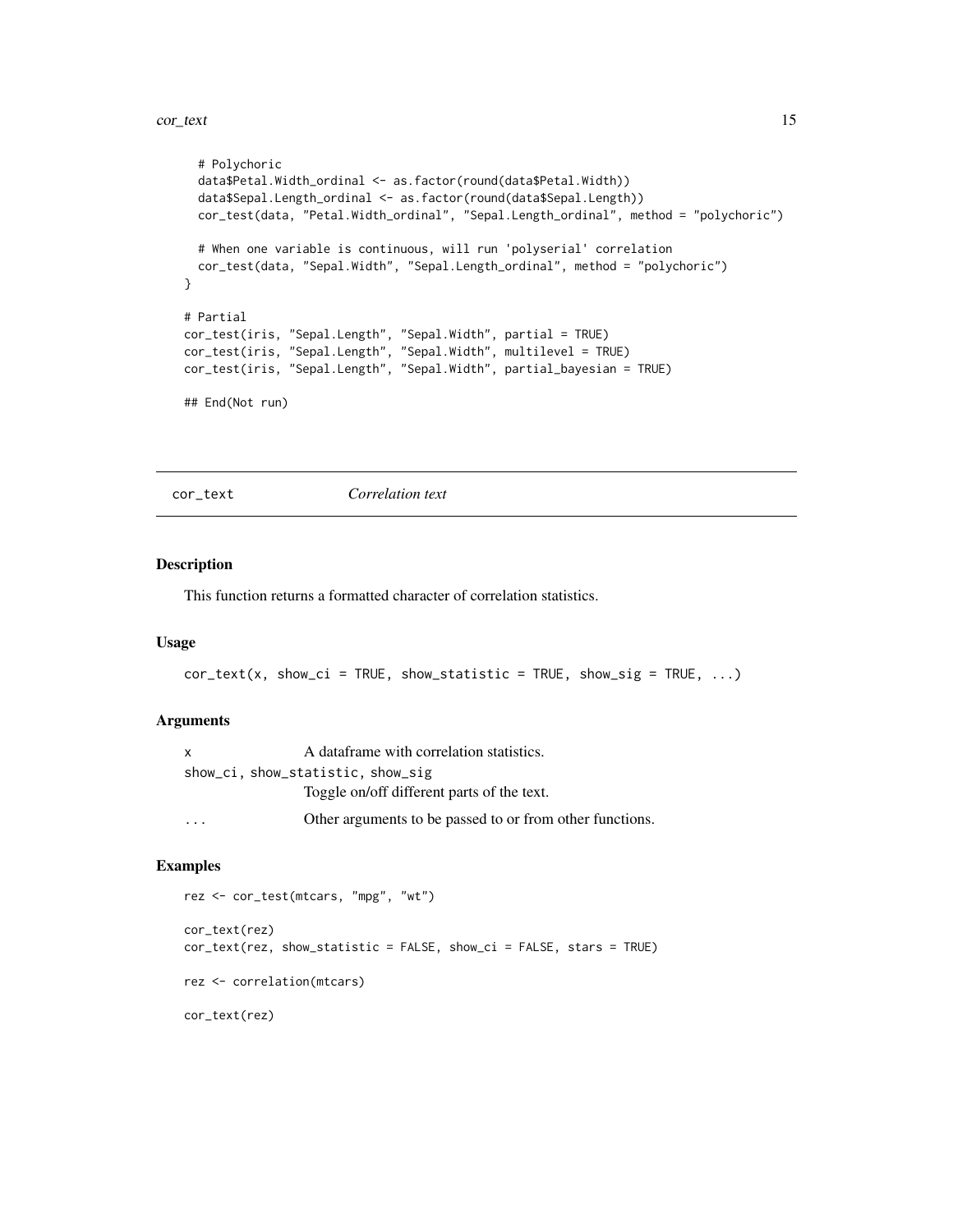<span id="page-15-0"></span>

## Description

Get statistics, *p*-values and confidence intervals (CI) from correlation coefficients.

#### Usage

```
cor_to_ci(cor, n, ci = 0.95, method = "pearson", correction = "fielder", ...)cor_to_p(cor, n, method = "pearson")
```
## Arguments

| cor        | A correlation matrix or coefficient.                                                                                                                                                                                                                                                                                                                                                                                                                                                                                                                                                                                                                                                                                                                                                                                       |
|------------|----------------------------------------------------------------------------------------------------------------------------------------------------------------------------------------------------------------------------------------------------------------------------------------------------------------------------------------------------------------------------------------------------------------------------------------------------------------------------------------------------------------------------------------------------------------------------------------------------------------------------------------------------------------------------------------------------------------------------------------------------------------------------------------------------------------------------|
| n          | The sample size (number of observations).                                                                                                                                                                                                                                                                                                                                                                                                                                                                                                                                                                                                                                                                                                                                                                                  |
| сi         | Confidence/Credible Interval level. If "default", then it is set to $0.95(95\%)$ CI).                                                                                                                                                                                                                                                                                                                                                                                                                                                                                                                                                                                                                                                                                                                                      |
| method     | A character string indicating which correlation coefficient is to be used for the<br>test. One of "pearson" (default), "kendall", "spearman" (but see also the<br>robust argument), "biserial", "polychoric", "tetrachoric", "biweight",<br>"distance", "percentage" (for percentage bend correlation), "blomqvist"<br>(for Blomqvist's coefficient), "hoeffding" (for Hoeffding's D), "gamma", "gaussian"<br>(for Gaussian Rank correlation) or "shepherd" (for Shepherd's Pi correlation).<br>Setting "auto" will attempt at selecting the most relevant method (polychoric<br>when ordinal factors involved, tetrachoric when dichotomous factors involved,<br>point-biserial if one dichotomous and one continuous and pearson otherwise).<br>See below the <b>details</b> section for a description of these indices. |
| correction | Only used if method is 'spearman' or 'kendall'. Can be 'fieller' (default; Fieller<br>et al., 1957), 'bw' (only for Spearman) or 'none'. Bonett and Wright (2000)<br>claim their correction ('bw') performs better, though the Bishara and Hittner<br>(2017) paper favours the Fieller correction. Both are generally very similar.                                                                                                                                                                                                                                                                                                                                                                                                                                                                                        |
| $\cdots$   | Additional arguments (e.g., alternative) to be passed to other methods. See<br>stats:: cor.test for further details.                                                                                                                                                                                                                                                                                                                                                                                                                                                                                                                                                                                                                                                                                                       |

## Value

A list containing a *p*-value and the statistic or the CI bounds.

#### References

Bishara, A. J., & Hittner, J. B. (2017). Confidence intervals for correlations when data are not normal. Behavior research methods, 49(1), 294-309.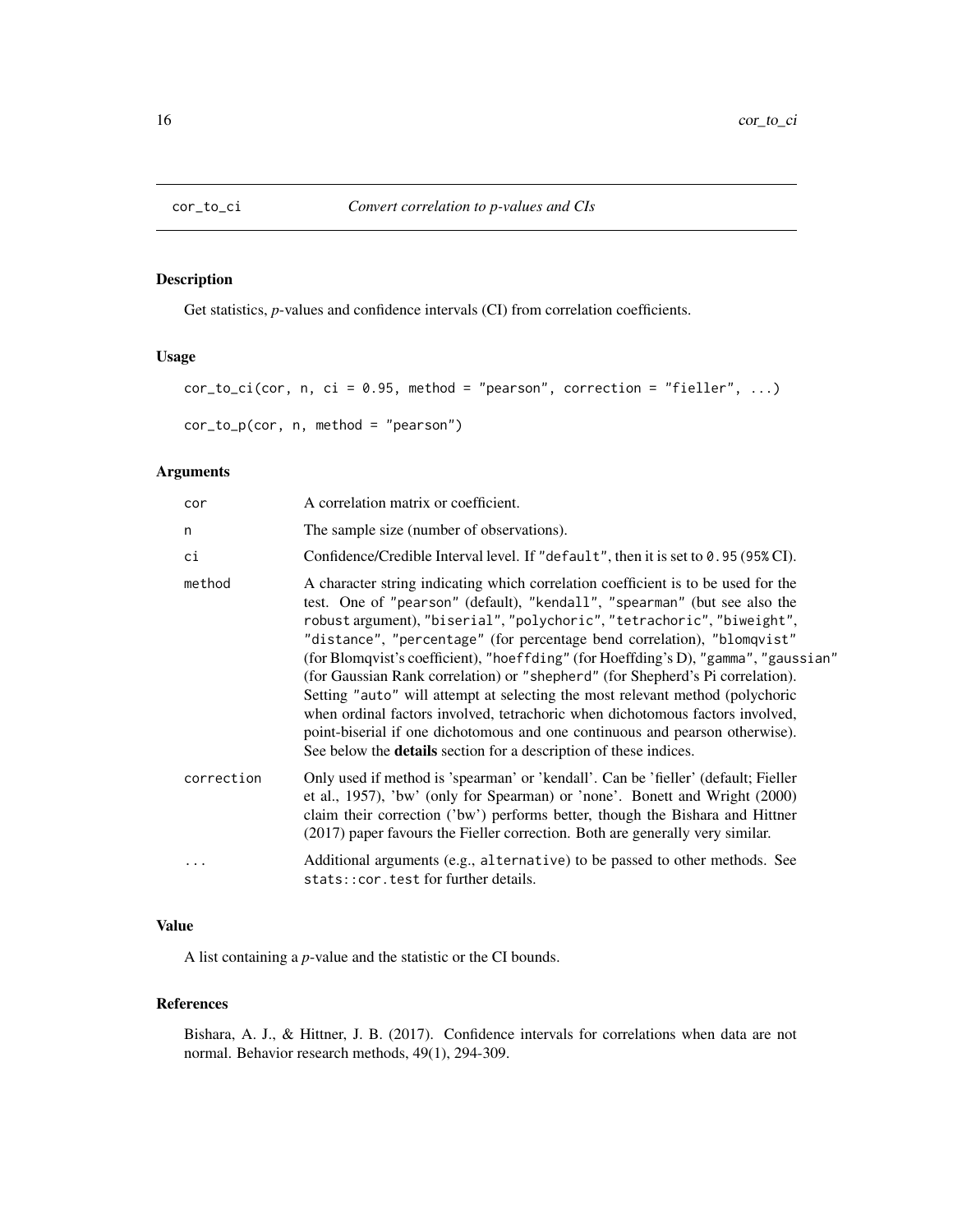## <span id="page-16-0"></span>cor\_to\_cov 17

#### Examples

```
cor.test(iris$Sepal.Length, iris$Sepal.Width)
cor_to_p(-0.1175698, n = 150)
cor_to_p(cor(iris[1:4]), n = 150)cor_to_ci(-0.1175698, n = 150)
cor_to_ci(cor(iris[1:4]), n = 150)cor.test(iris$Sepal.Length, iris$Sepal.Width, method = "spearman")
cor_to_p(-0.1667777, n = 150, method = "spearman")cor_to_ci(-0.1667777, ci = 0.95, n = 150)
cor.test(iris$Sepal.Length, iris$Sepal.Width, method = "kendall")
cor_to_p(-0.07699679, n = 150, method = "kendall")
```
cor\_to\_cov *Convert a correlation to covariance*

## Description

Convert a correlation to covariance

#### Usage

```
cor_to_cov(cor, sd = NULL, variance = NULL, tol = .Machine$double.eps^(2/3))
```
#### Arguments

| cor          | A correlation matrix, or a partial or a semipartial correlation matrix.                                         |
|--------------|-----------------------------------------------------------------------------------------------------------------|
| sd, variance | A vector that contains the standard deviations, or the variance, of the variables<br>in the correlation matrix. |
| tol          | Relative tolerance to detect zero singular values.                                                              |

#### Value

A covariance matrix.

```
cor \leftarrow cor(iris[1:4])cov(iris[1:4])
cor_to_cov(cor, sd = sapply(iris[1:4], sd))
cor_to_cov(cor, variance = sapply(iris[1:4], var))
```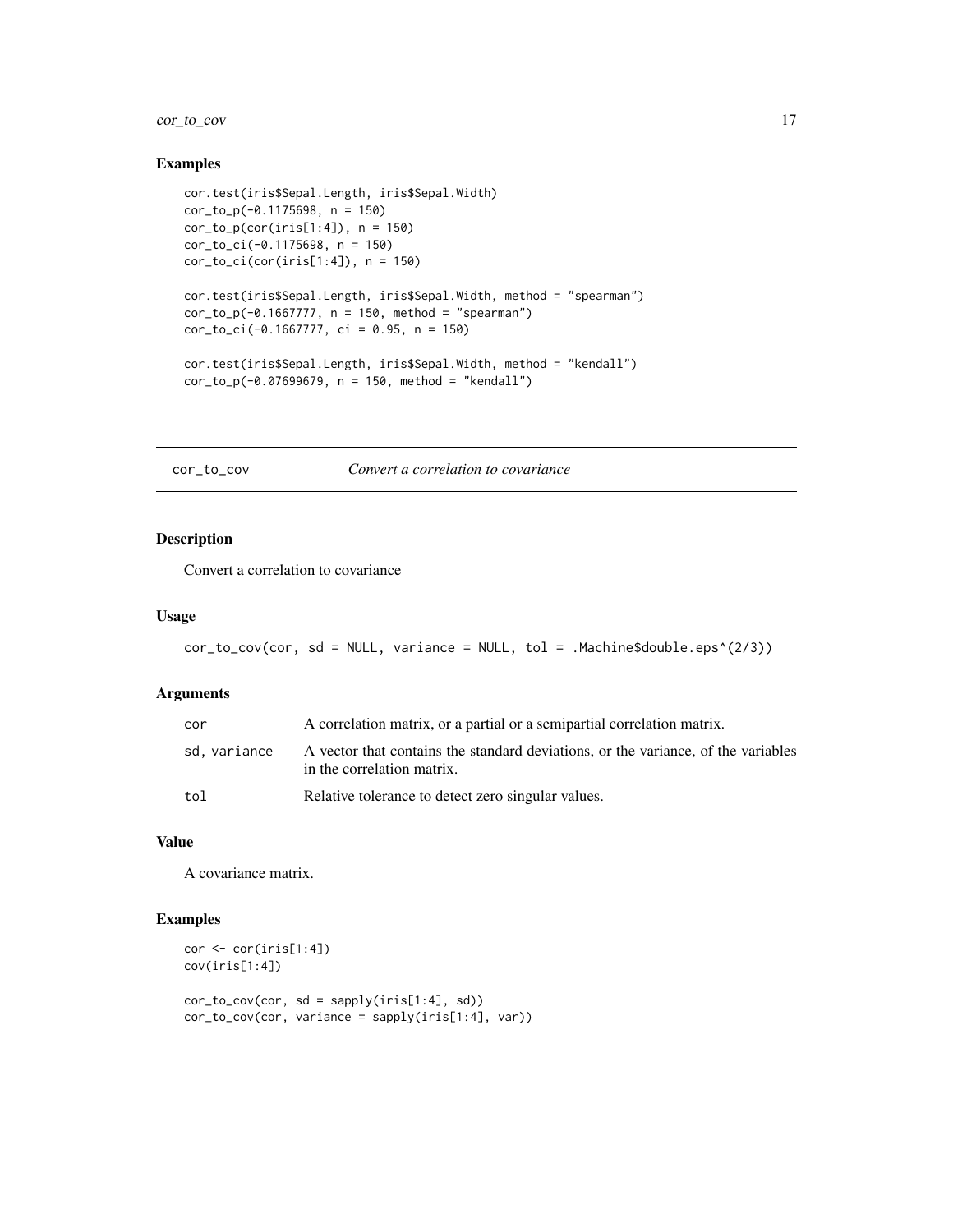#### <span id="page-17-1"></span>Description

Convert a correlation matrix to a (semi)partial correlation matrix. Partial correlations are a measure of the correlation between two variables that remains after controlling for (i.e., "partialling" out) all the other relationships. They can be used for graphical Gaussian models, as they represent the direct interactions between two variables, conditioned on all remaining variables. This means that the squared partial correlation between a predictor X1 and a response variable Y can be interpreted as the proportion of (unique) variance accounted for by X1 relative to the residual or unexplained variance of Y that cannot be accounted by the other variables.

#### Usage

cor\_to\_pcor(cor, tol = .Machine\$double.eps^(2/3)) pcor\_to\_cor(pcor, tol = .Machine\$double.eps^(2/3))  $cor_to_spor(cor = NULL, cov = NULL, tol = .Machine$double.eps^(2/3))$ 

#### Arguments

| cor  | A correlation matrix, or a partial or a semipartial correlation matrix.                                   |
|------|-----------------------------------------------------------------------------------------------------------|
| tol  | Relative tolerance to detect zero singular values.                                                        |
| pcor | A correlation matrix, or a partial or a semipartial correlation matrix.                                   |
| cov  | A covariance matrix (or a vector of the SD of the variables). Required for semi-<br>partial correlations. |

## Details

The semi-partial correlation is similar to the partial correlation statistic. However, it represents (when squared) the proportion of (unique) variance accounted for by the predictor X1, relative to the total variance of Y. Thus, it might be seen as a better indicator of the "practical relevance" of a predictor, because it is scaled to (i.e., relative to) the total variability in the response variable.

#### Value

The (semi) partial correlation matrix.

```
cor <- cor(iris[1:4])
# Partialize
cor_to_pcor(cor)
cor_to_spcor(cor, cov = sapply(iris[1:4], sd))
```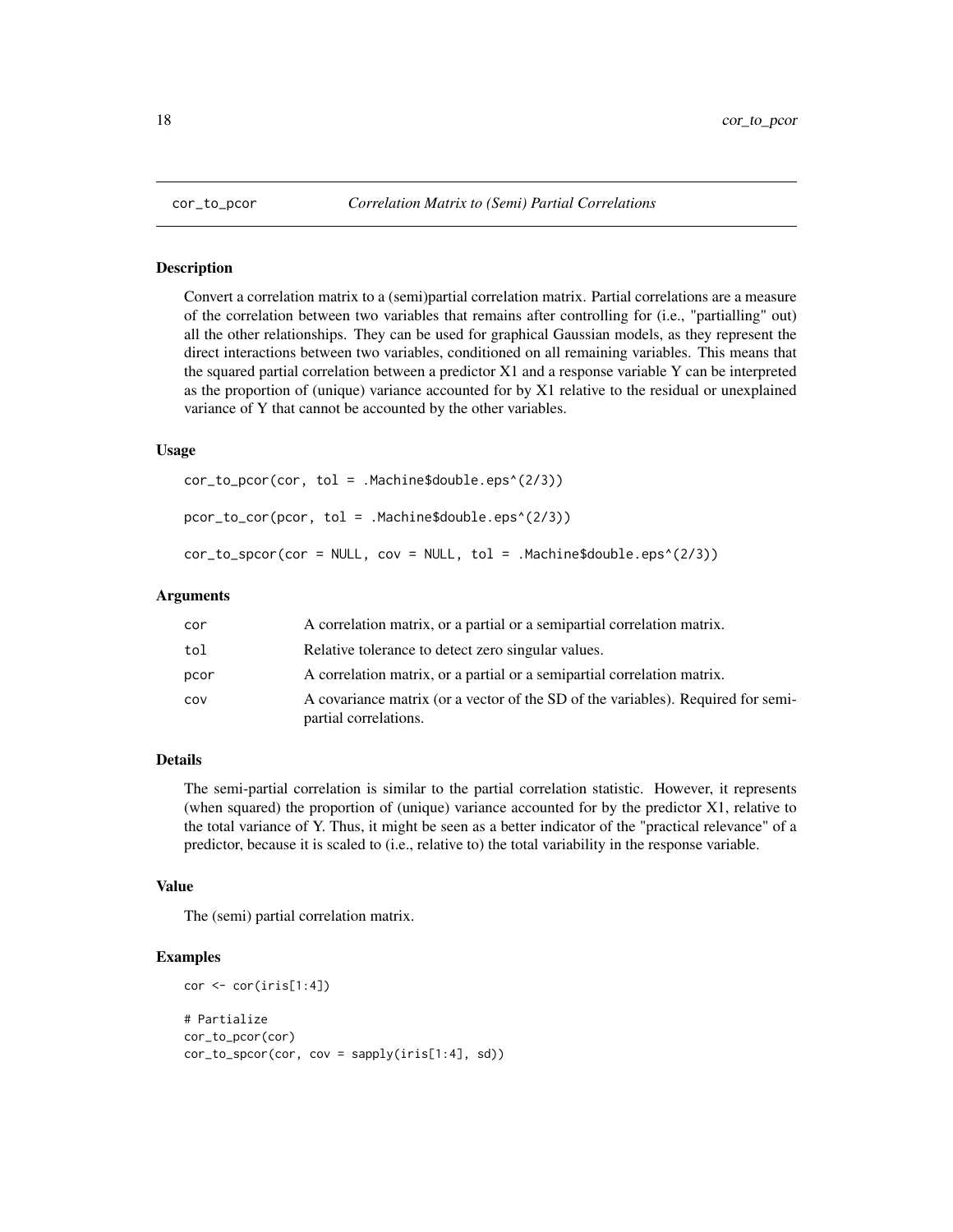```
# Inverse
round(pcor_to_cor(cor_to_pcor(cor)) - cor, 2) # Should be 0
```
display.easycormatrix *Export tables into different output formats*

## Description

Export tables (i.e. data frame) into different output formats. print\_md() is a alias for display(format = "markdown").

#### Usage

```
## S3 method for class 'easycormatrix'
display(
  object,
  format = "markdown",
  digits = 2,
  p_digits = 3,
  stars = TRUE,
  include_significance = NULL,
  ...
\mathcal{L}## S3 method for class 'easycorrelation'
print_m d(x, \text{ digits} = NULL, \text{ <i>p</i>-digits = NULL, \text{ stars} = NULL, ...)## S3 method for class 'easycorrelation'
print_thtml(x, digits = NULL, p\_digits = NULL, stars = NULL, ...)## S3 method for class 'easycormatrix'
print_md(
  x,
  digits = NULL,
  p_digits = NULL,
  stars = NULL,
  include_significance = NULL,
  ...
\mathcal{L}## S3 method for class 'easycormatrix'
print_html(
  x,
  digits = NULL,
  p_digits = NULL,
  stars = NULL,
```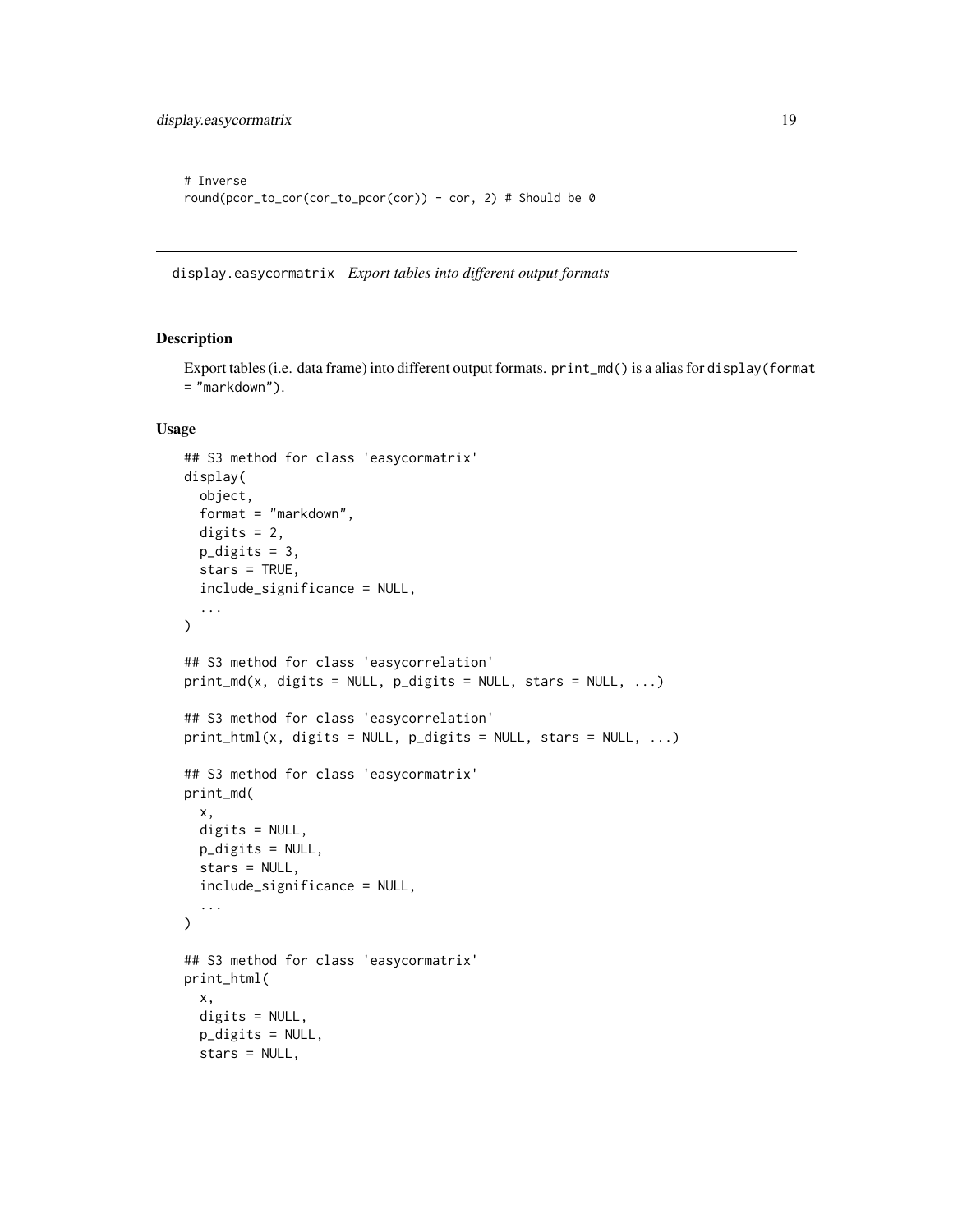```
include_significance = NULL,
  ...
\lambda
```
#### Arguments

| object, x            | An object returned by correlation () or its summary.                           |  |
|----------------------|--------------------------------------------------------------------------------|--|
| format               | String, indicating the output format. Currently, only "markdown" is supported. |  |
| digits, p_digits     |                                                                                |  |
|                      | To do                                                                          |  |
| stars                | To do                                                                          |  |
| include_significance |                                                                                |  |
|                      | To do                                                                          |  |
| $\cdots$             | Currently not used.                                                            |  |
|                      |                                                                                |  |

#### Details

display() is useful when the table-output from functions, which is usually printed as formatted text-table to console, should be formatted for pretty table-rendering in markdown documents, or if knitted from rmarkdown to PDF or Word files.

### Value

A character vector. If format = "markdown", the return value will be a character vector in markdowntable format.

#### Examples

```
data(iris)
corr <- correlation(iris)
display(corr)
s <- summary(corr)
display(s)
```
distance\_mahalanobis *Mahalanobis distance and confidence interval (CI)*

## Description

The Mahalanobis distance (in squared units) measures the distance in multivariate space taking into account the covariance structure of the data. Because a few extreme outliers can skew the covariance estimate, the bootstrapped version is considered as more robust.

#### Usage

```
distance_mahalanobis(data, ci = 0.95, iterations = 1000, robust = TRUE, ...)
```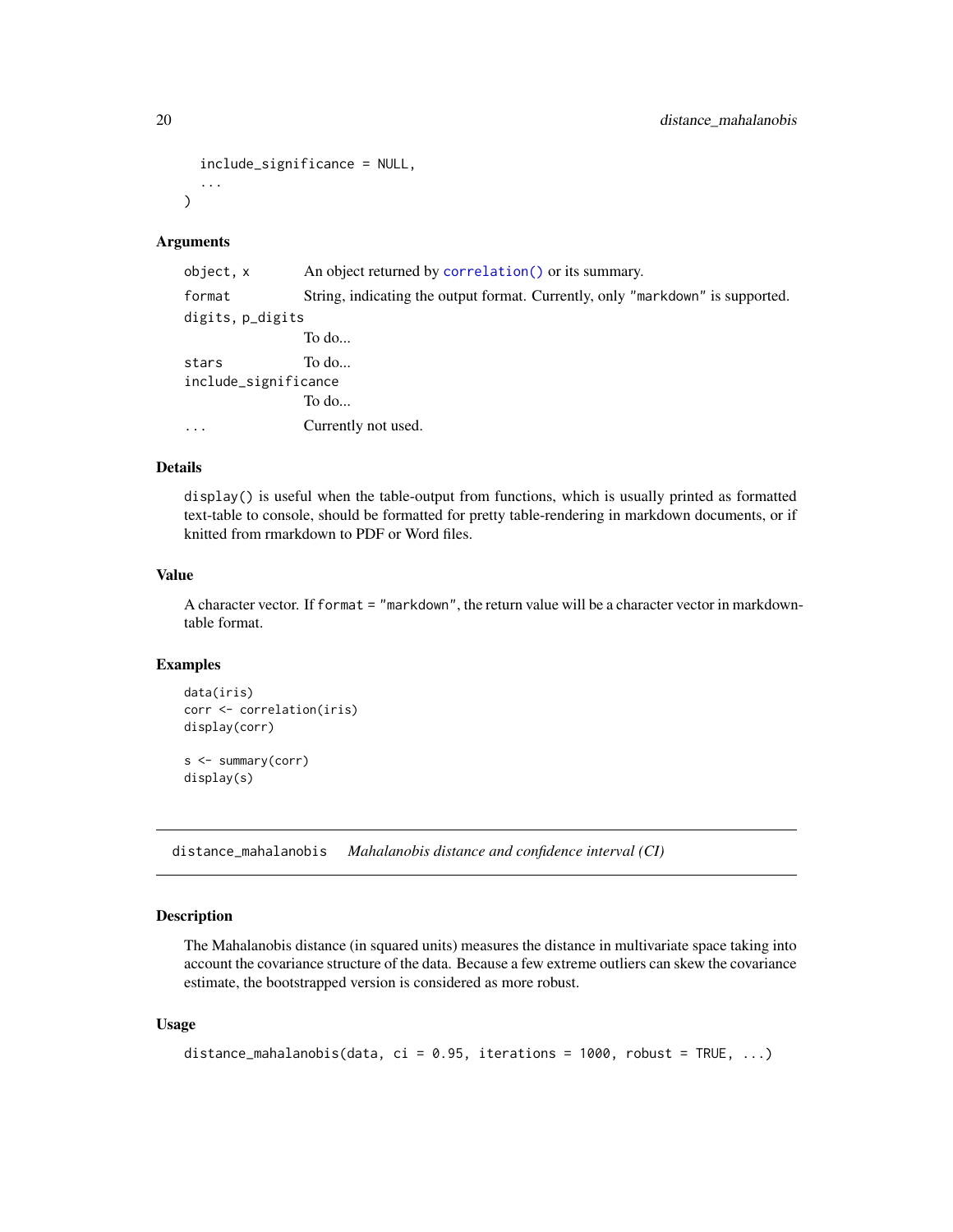#### <span id="page-20-0"></span>is.cor 21

## Arguments

| data       | A data frame.                                                                                                        |
|------------|----------------------------------------------------------------------------------------------------------------------|
| сi         | Confidence/Credible Interval level. If "default", then it is set to $0.95(95\%)$ CI).                                |
| iterations | The number of draws to simulate/bootstrap (when robust is TRUE).                                                     |
| robust     | If TRUE, will run a bootstrapped version of the function with i iterations.                                          |
| $\ddotsc$  | Additional arguments (e.g., alternative) to be passed to other methods. See<br>stats:: cor.test for further details. |

## Value

Description of the Mahalanobis distance.

## References

• Schwarzkopf, D. S., De Haas, B., & Rees, G. (2012). Better ways to improve standards in brain-behavior correlation analysis. Frontiers in human neuroscience, 6, 200.

## Examples

library(correlation)

```
distance_mahalanobis(iris[, 1:4])
distance_mahalanobis(iris[, 1:4], robust = FALSE)
```
is.cor *Check if matrix ressembles a correlation matrix*

## Description

Check if matrix ressembles a correlation matrix

## Usage

is.cor(x)

## Arguments

x A matrix.

## Value

TRUE of the matrix is a correlation matrix or FALSE otherwise.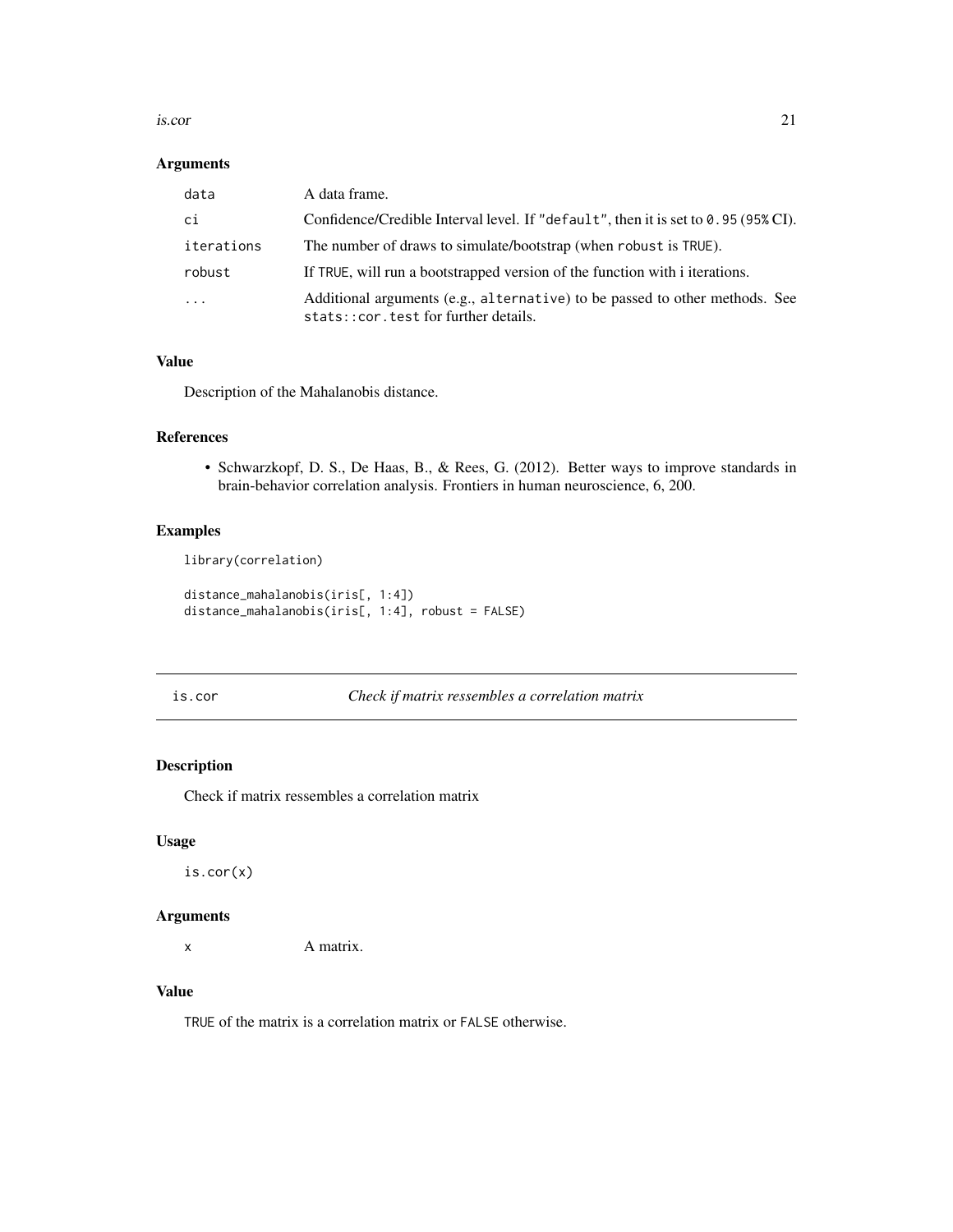<span id="page-21-0"></span>

## Description

Check if Square Matrix

## Usage

isSquare(m)

## Arguments

m A matrix.

## Value

TRUE of the matrix is square or FALSE otherwise.

| matrix inverse | Matrix Inversion |
|----------------|------------------|
|                |                  |

## Description

Performs a Moore-Penrose generalized inverse (also called the Pseudoinverse).

## Usage

matrix\_inverse(m, tol = .Machine\$double.eps^(2/3))

## Arguments

| m   | Matrix for which the inverse is required.          |
|-----|----------------------------------------------------|
| tol | Relative tolerance to detect zero singular values. |

## Value

An inversed matrix.

## See Also

pinv from the pracma package

## Examples

 $m \leftarrow cor(iris[1:4])$ matrix\_inverse(m)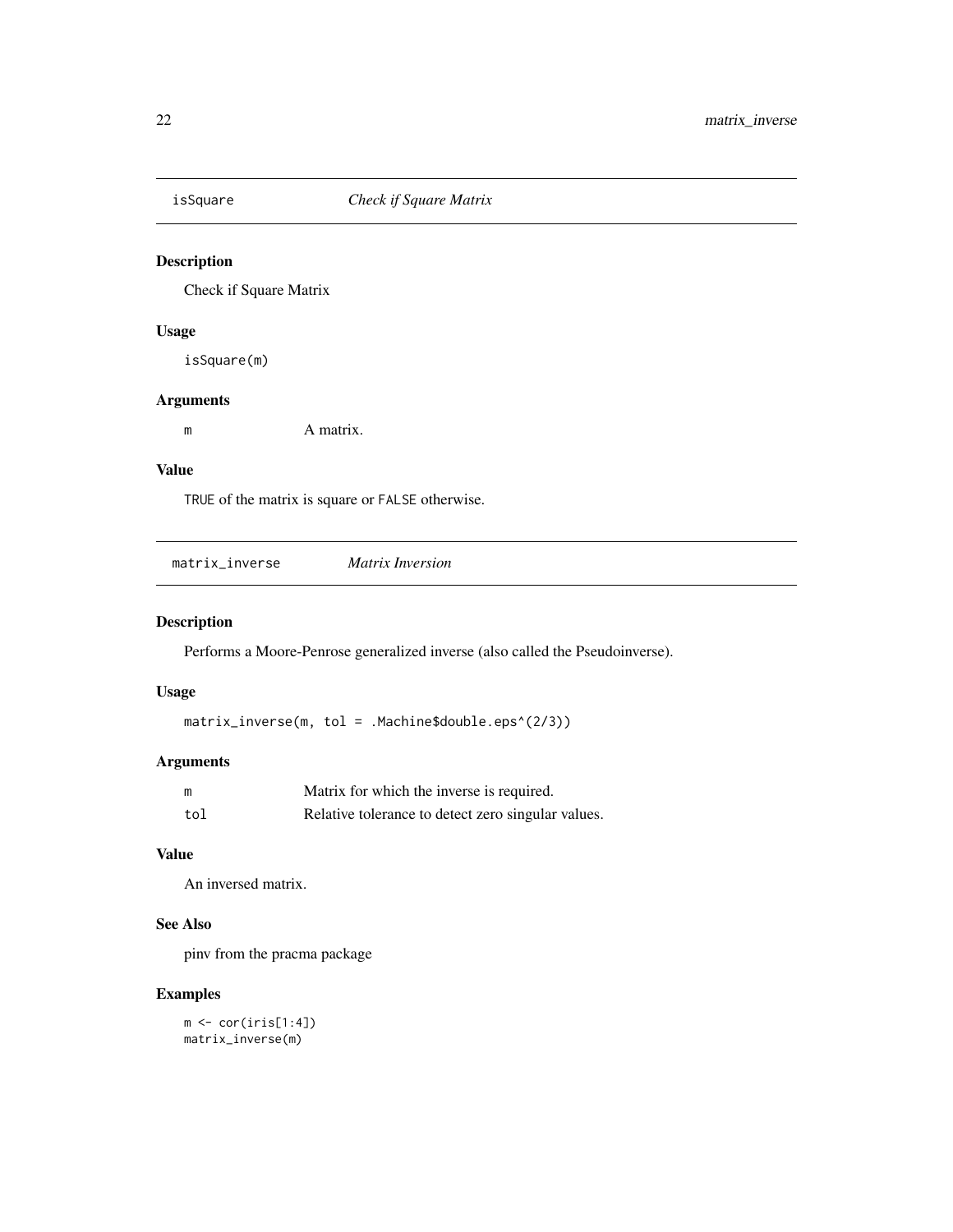<span id="page-22-0"></span>visualisation\_recipe.easycor\_test *Visualisation Recipe for 'correlation' Objects*

## <span id="page-22-1"></span>Description

Objects from the correlation package can be easily visualized. You can simply run plot() on them, which will internally call the visualisation\_recipe() method to produce a basic ggplot. You can customize this plot ad-hoc or via the arguments described below. See examples [here](https://easystats.github.io/correlation/reference/visualisation_recipe.easycormatrix.html#ref-examples).

#### Usage

```
## S3 method for class 'easycor_test'
visualisation_recipe(
  x,
  show_data = "point",
  show_text = "subtitle",
  smooth = NULL,point = NULL,
  text = NULL,\text{labels} = \text{NULL},
  ...
)
## S3 method for class 'easycormatrix'
visualisation_recipe(
  x,
  show_data = "tile".
  show\_text = "text",show_legend = TRUE,
  tile = NULL,
  point = NULL,
  text = NULL,scale = NULL,
  scale_fill = NULL,
  \text{labels} = \text{NULL},
  type = show_data,
  ...
)
```

```
## S3 method for class 'easycorrelation'
visualisation_recipe(x, ...)
```
#### Arguments

|           | A correlation object.                                                    |
|-----------|--------------------------------------------------------------------------|
| show data | Show data. For correlation matrices, can be "tile" (default) or "point". |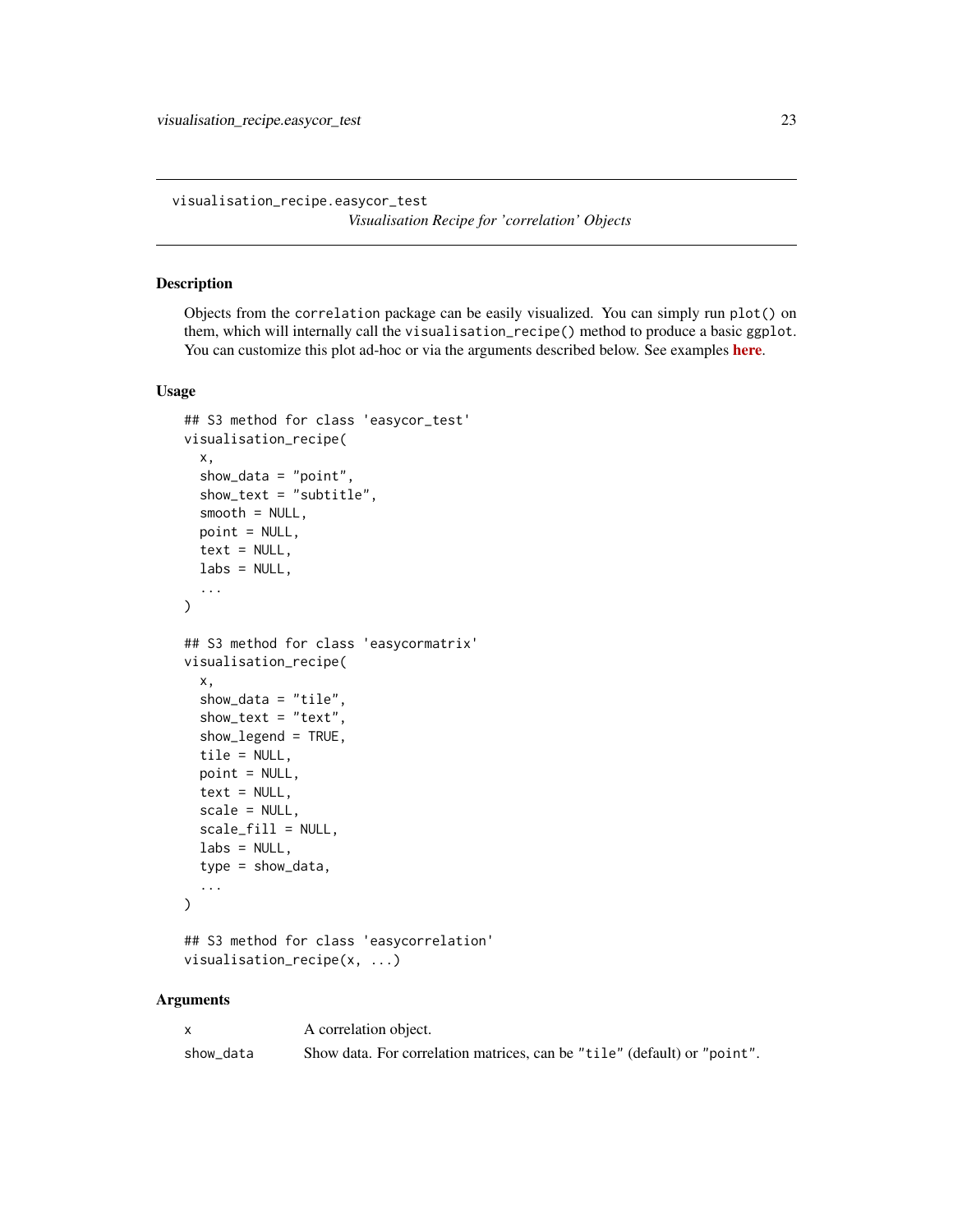| show_text                                          | Show labels with matrix values.                                                      |  |
|----------------------------------------------------|--------------------------------------------------------------------------------------|--|
| $\cdots$                                           | Other arguments passed to other functions.                                           |  |
| show_legend                                        | Show legend. Can be set to FALSE to remove the legend.                               |  |
| tile, point, text, scale, scale_fill, smooth, labs |                                                                                      |  |
|                                                    | Additional aesthetics and parameters for the geoms (see customization exam-<br>ple). |  |
| type                                               | Alias for show_data, for backwards compatibility.                                    |  |

```
# ==============================================
# Correlation Test
# ==============================================
if (require("see")) {
  rez <- cor_test(mtcars, "mpg", "wt")
  layers \le visualisation_recipe(rez, labs = list(x = "Miles per Gallon (mpg)"))
  layers
  plot(layers)
  plot(rez,
   show_text = "label",
   point = list(color = "#f44336"),
   text = list(fontface = "bold"),
   show_statistic = FALSE, show_ci = FALSE, stars = TRUE
 \lambda}
# ==============================================
# Correlation Matrix
# ==============================================
if (require("see")) {
 rez <- correlation(mtcars)
 x <- cor_sort(as.matrix(rez))
  layers <- visualisation_recipe(x)
  layers
  plot(layers)
  #' Get more details using `summary()`
  x \le summary(rez, redundant = TRUE, digits = 3)
  plot(visualisation_recipe(x))
  # Customize
  x <- summary(rez)
  layers <- visualisation_recipe(x,
   show_data = "points",
   scale = list(range = c(10, 20)),
   scale_fill = list(
     high = "#FF5722",
```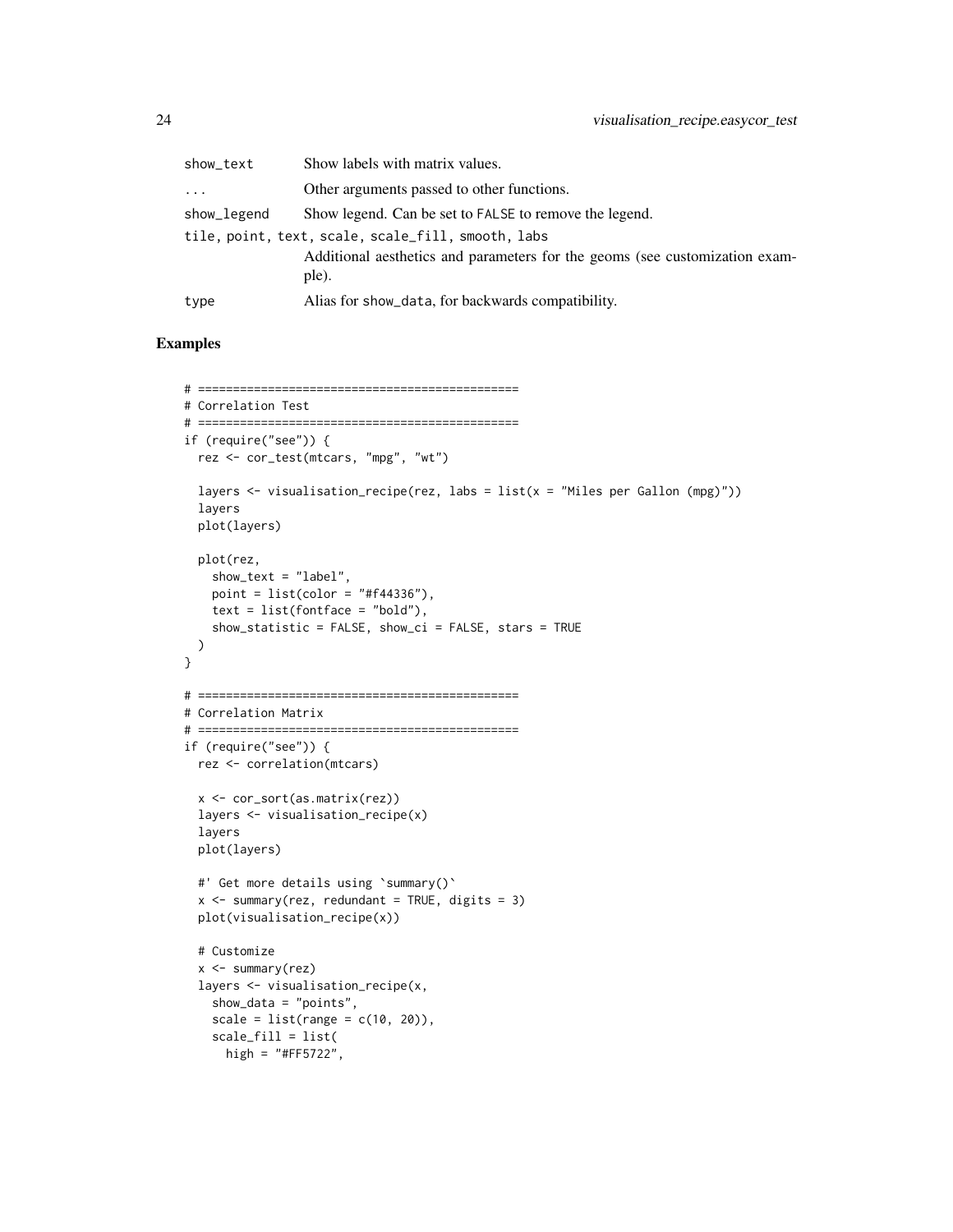#### <span id="page-24-0"></span>z\_fisher 25

```
low = "#673AB7",name = "r"),
   text = list(color = "white"),
   labs = list(title = "My Plot"))
 plot(layers) + theme_modern()
}
# ==============================================
# Correlation Results (easycorrelation)
# ==============================================
if (require("see") && require("tidygraph") && require("ggraph")) {
 rez <- correlation(iris)
 layers <- visualisation_recipe(rez)
 layers
 plot(layers)
}
```
z\_fisher *Fisher z-transformation*

#### Description

The Fisher z-transformation converts the standard Pearson's *r* to a normally distributed variable z'. It is used to compute confidence intervals to correlations. The z' variable is different from the *z*-statistic.

## Usage

 $z_f$ isher(r = NULL,  $z$  = NULL)

## Arguments

r, z The r or the z' value to be converted.

#### Value

The transformed value.

## References

Zar, J.H., (2014). Spearman Rank Correlation: Overview. Wiley StatsRef: Statistics Reference Online. doi:10.1002/9781118445112.stat05964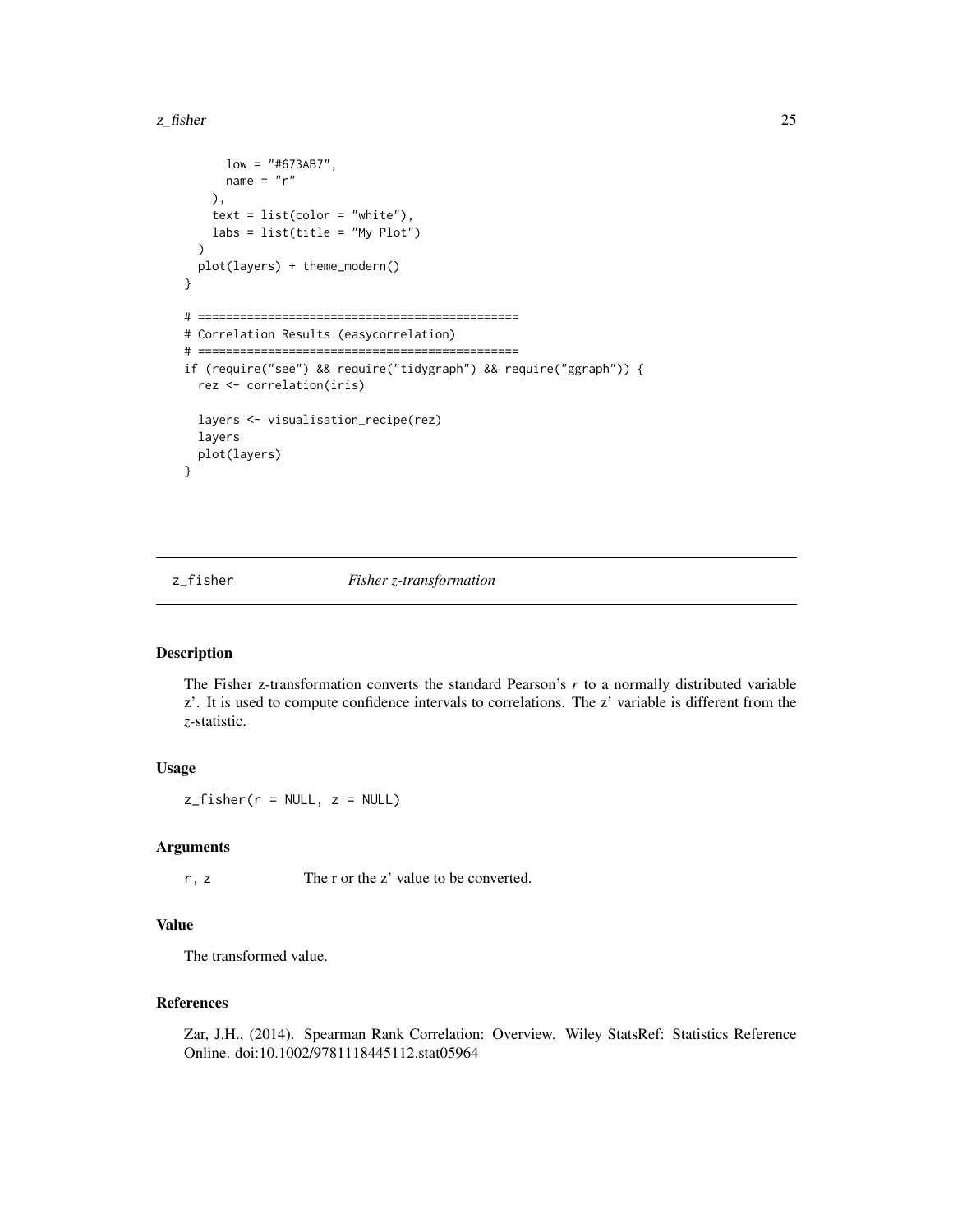$26$  z\_fisher

## Examples

 $z_fisher(r = 0.7)$  $z_f$ isher( $z = 0.867$ )